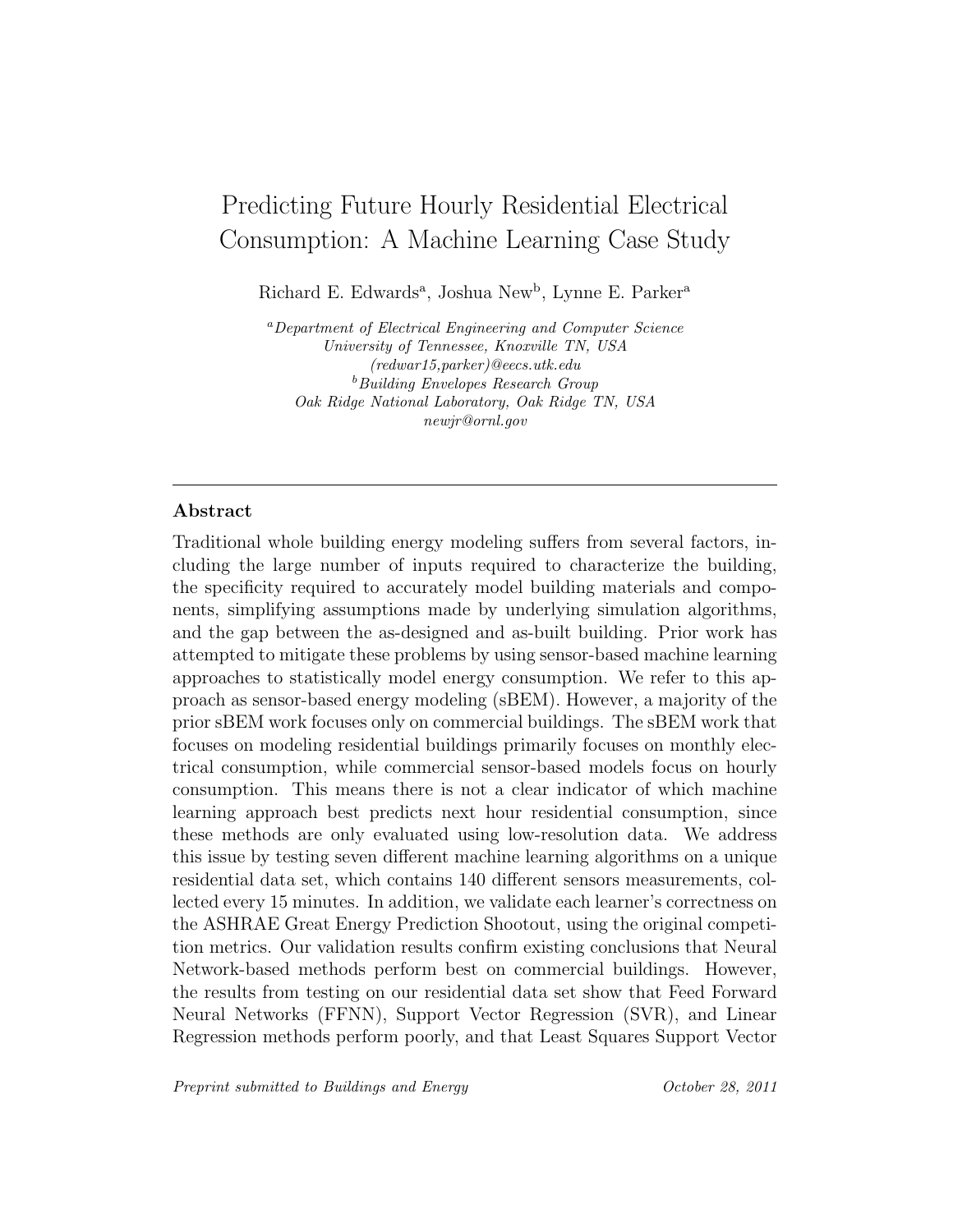Machines (LS-SVM) perform best – a technique not previously applied to this domain.

Keywords: energy modeling, sensors, machine learning

# 1. Introduction

Residential and commercial buildings consitute the largest sector of U.S. primary energy consumption at 40% (U.S. Department of Energy, 2010). Building energy efficiency is often described as the "low hanging fruit" for reducing this consumption and the requisite greenhouse gas emissions. Building energy modeling is a crucial tool in the development of informed decisions regarding the augmentation of new and existing buildings. Whole building energy modeling is currently utilized for several purposes: identifying energy consumption trade-offs in the building design process, sizing components (e.g., HVAC) for a specific building, optimizing control systems and strategies for a building, determining cost-effective retrofit packages for existing buildings, and developing effective building codes, tax/rebate incentives and Research, Development, Demonstration, and Deployment (RDD&D) roadmap activities required to meet energy reduction goals set by numerous organizations, utility companies deferring infrastructure upgrades, and local/state/federal governments.

There are two general types of energy modeling: traditional "forward" modeling and "inverse" modeling. Most energy modeling software are "forward" models, which utilize input parameters such as weather data, building geometry, envelope composition with material properties (e.g., thermal conductivity, specific heat), equipment systems with component properties, and operating schedules. The software then uses an engineering model to quickly step forward through simulated time in order to calculate the energy consumption of the specified building. There are hundreds of these software packages available; twenty of the most popular programs, including the world's most popular DOE-2 and the next-generation code EnergyPlus, have been contrasted previously (Crawley et al., 2008).

Traditional "inverse" modeling, on the other hand, assumes a known mathematical relationship between a set of inputs (e.g., outdoor temperature) and an output (e.g., electrical consumption). Using the assumed relationship, "inverse" modeling uses statistical methods, such as Linear Regression, to solve for the best model parameters. The relationship between the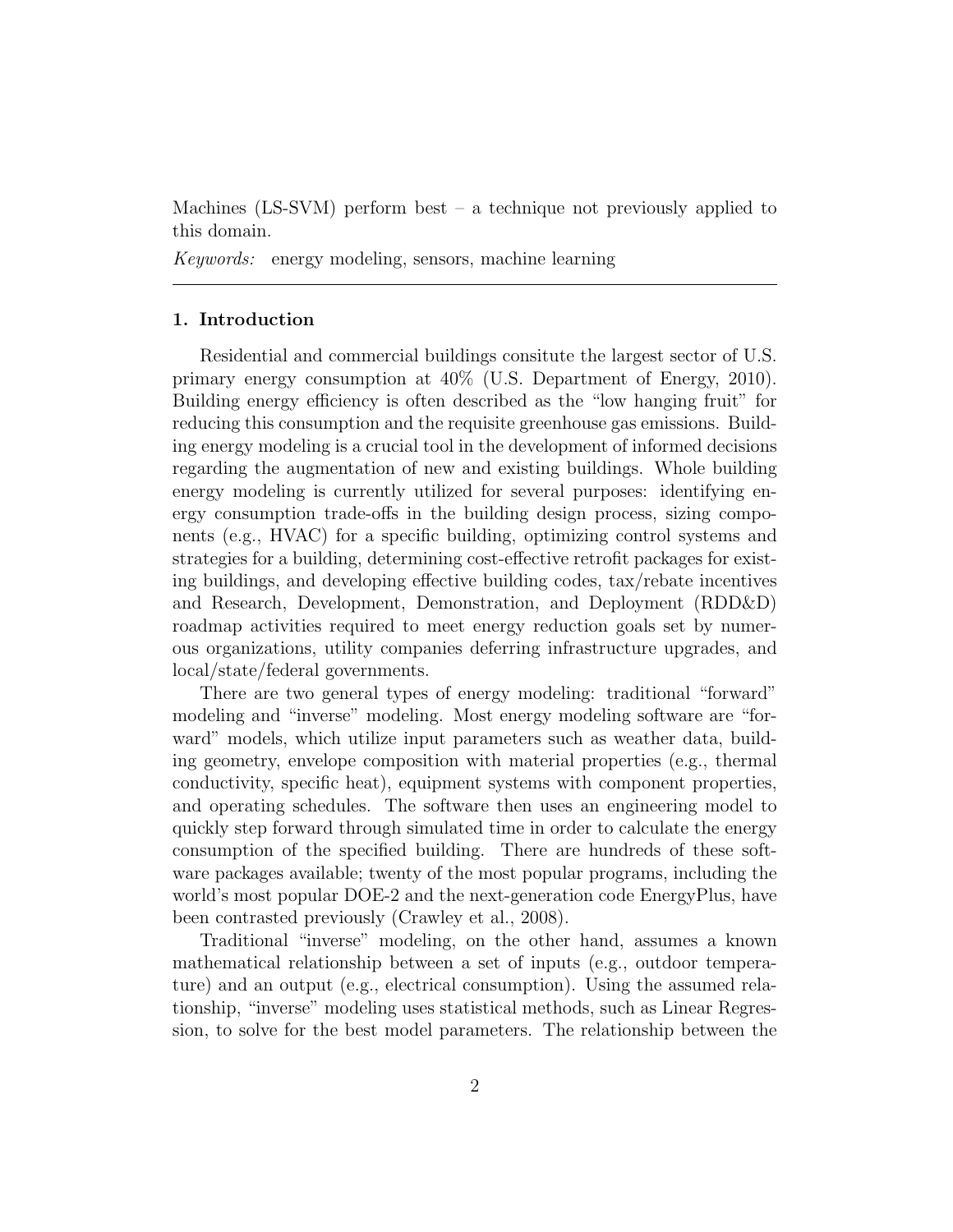inputs and output is generally based on engineering domain knowledge. For example, the Three-parameter Cooling model (3PC) and Three-parameter Heating model (3PH) assume that there exist a single change point where the electrical consumption trend changes with respect to outdoor temperature (Kissock et al., 2003). These types of traditional "inverse" models use domain knowledge to derive the mathematical relationship, rather than a data-driven approach where the data determines the model that best describes the relationship.

Sensor-based energy modeling can be viewed as a hybrid between "forward" modeling and "inverse" modeling approaches. This data-driven approach assumes that the sensor data provides a viable model for the entire building – the "forward" component. This means the sensor data encodes the state of weather, building envelope, equipment, and operation schedules over time. Through the application of machine learning algorithms, an approximation of the engineering model is derived statistically – the "inverse" component. However, the machine learning algorithms used by Sensor-based energy modeling allows the data to determine the best model, rather than engineering domain knowledge that may not always be applicable.

Sensor-based energy modeling serves as an alternative approach to traditional "forward" and "inverse" modeling. In fact, there are numerous sensor-based studies that focus on predicting current and future electrical consumption for commercial buildings (Kreider and Haberl, 1994; Karatasou et al., 2006; Li et al., 2011). In addition, these studies have established which machine learning techniques perform well at modeling commercial electrical consumption. However, very little sensor-based work focuses on modeling electrical consumption for residential buildings, rather than commercial buildings. In fact, most sensor-based studies conducted with residential buildings model monthly electrical consumption (Kolter and Ferreira Jr, 2011), while commercial building studies model hourly consumption. This means the few established methods for residential buildings are only tested and verified on monthly data. Therefore, there is a need to explore additional techniques on higher granularity data sets and to establish which machine learning techniques truly perform best at modeling residential electrical consumption.

The gap between the residential and commercial studies stems from the fact that residential data sets lack granularity and are generally collected from monthly utility statements. In this work, we narrow the gap between these studies by exploring seven different machine learning techniques, and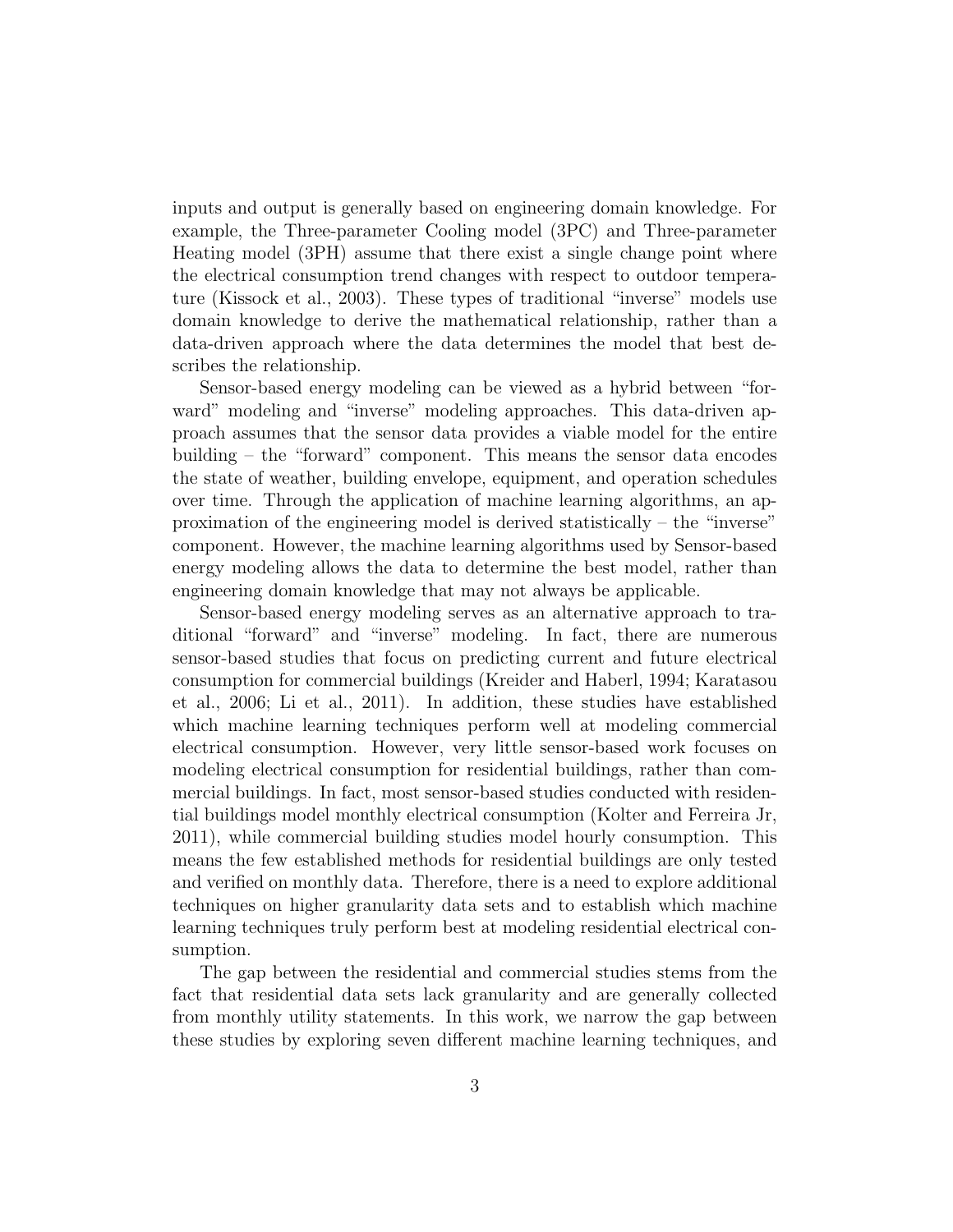determining which ones are best for predicting next hour electrical consumption within residential buildings. We achieve this by using a new residential data set, leveraging the proven methods from the literature for commercial buildings, and introducing new techniques that have not been previously applied to this domain.

The remainder of the paper is organized as follows: Section 2 compares traditional energy modeling and sensor-based statistical modeling; Section 3 discusses related work in the area of sensor-based machine learning applied to building energy modeling; Section 4 provides a technical overview of the different machine learning algorithms we explore within this work; Section 5 presents a detailed description of the residential data set, experimental design, and evaluation criteria; Section 6 presents results for predicting next hour residential electrical consumption, as well as results that validate the machine learning algorithms' correctness; Section 7 provides discussion about the results; and Section 8 presents our conclusions and future directions.

# 2. Traditional Modeling vs Sensor-Based Modeling

Both forward and inverse modeling approaches, individually, suffer from several problems that are mitigated, if not solved, through sensor-based energy modeling. First, very few design firms have the expertise and can absorb the time and cost necessary to develop a thorough set of inputs during the design phase of a building. Most do so primarily for the largest of projects, despite the fact that the most important energy-consuming decisions are made during this phase and are least costly to remedy during early design. While sensor-based energy modeling does require existing sensor data, and thus implies an existing building, machine learning software trained on data from a similar reference building can function as an approximation engine and may provide sufficiently accurate results for quick feedback during early, iterative building design. Second, there is always a gap between the as-designed and as-built building. During construction, changes are made out of necessity, convenience, or negligence (e.g., lack of insulation in a corner), and many changes are very rarely communicated to designers or energy modelers. Sensors obviously eliminate this problem by measuring the actual state of the building rather than a designer's intentions. Third, sufficient knowledge is rarely available to accurately classify the dynamic specificities of equipment or a given material. Most energy modelers use the ASHRAE Handbook of Fundamentals (American Society of Heat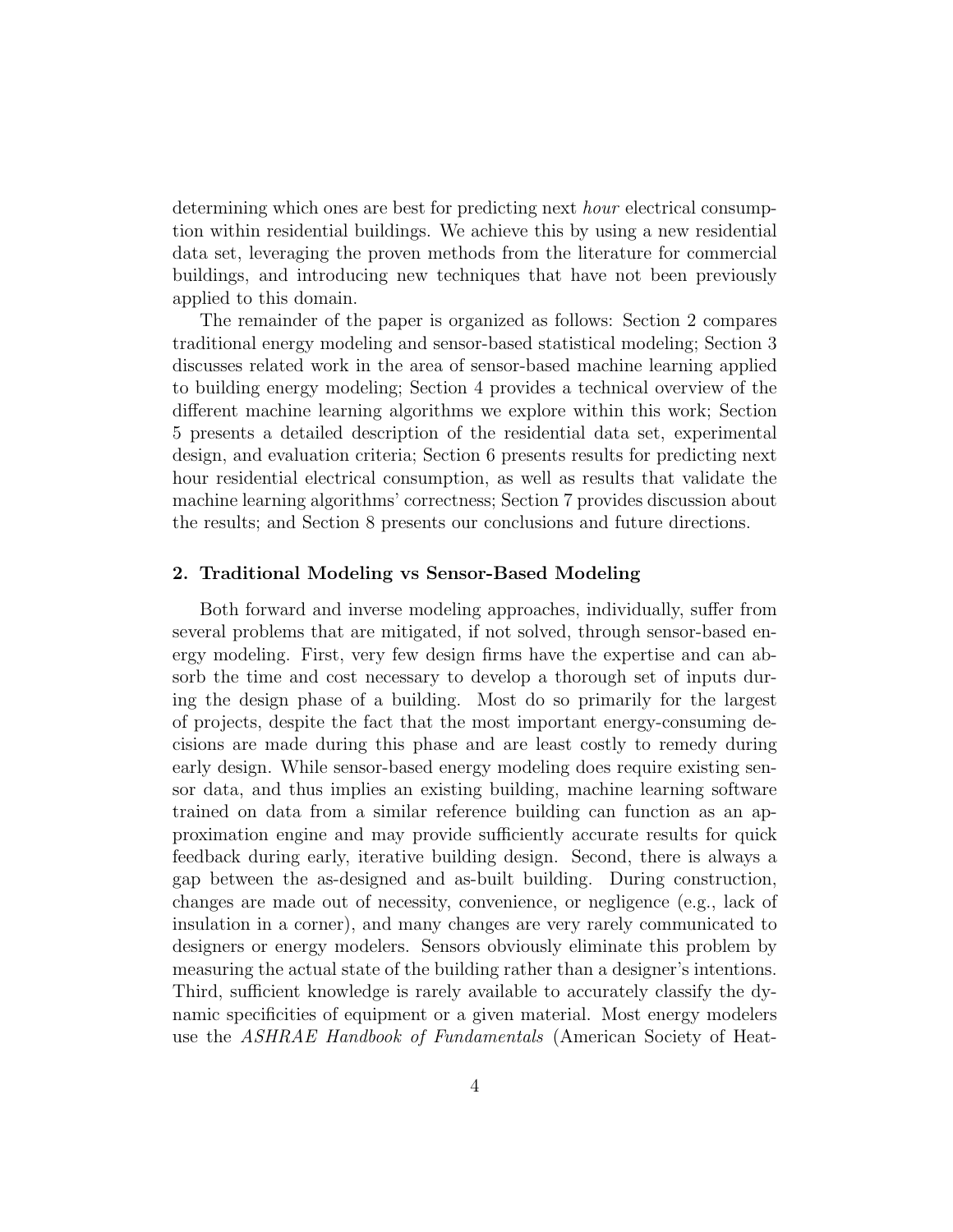ing, Refrigerating and Air-Conditioning Engineers, Inc., 2009) to estimate thermal and related properties based on typical values. Many others use the manufacturer's label information when available. However, few modelers put the materials and equipment through controlled laboratory conditions, or the appropriate ASTM test method, to determine properties of the specimen actually used in the building. The sensor-driven approach can not only capture the current/actual performance of the material, but also its degradation over time. Fourth, traditional modeling approaches can involve manually defining thousands of variables to codify an existing building. Since multiple experts may encode a specific building in many different ways, the large required input space lends itself to problems with reliability/repeatability and ultimately validity. Sensors are much more reliable and repeatable in reporting measured data over time, until a sensor or data acquisition system fails. Fifth, both the inverse statistical model and forward engineering models, by their very nature, necessarily require fixed assumptions and algorithmic approximations. Machine learning allows asymptotic approximation to the "true" model of the data, limited solely by the amount or quality of data provided, the capabilities of the algorithm utilized, or the time available to compute/learn from the available data.

For all its advantages, sensor-based energy modeling also introduces some of its own concerns and limitations. First, the additional cost associated with acquisition and deployment of sensors is not required by previous modeling approaches. Sensor development and costs are dropping with the same transistor density doubling every 18 months as defined by Moore's Law (Schaller, 1997). Increasingly sophisticated peel-and-stick, wireless mesh, energy-harvesting, system-on-a-chip sensors are becoming readily available. While the increase in capabilities and reduction in costs continue, it is currently infeasible to heavily instrument a building cost-effectively. Second, the number, type, and placement of sensors required to sufficiently capture the state of different building types is an open question. While this paper does not address this problem, selecting an optimal or approximate subset of sensors for energy modeling for a particular building could affect the cost of future buildings, but extrapolation across building types is an open problem; sensor counts/types could vary based upon the metric(s) being predicted. It is anticipated that shared, web-enabled databases of heavily instrumented buildings will help resolve this current issue. Third, sensors, data acquisition systems, and the physical infrastructure upon which they rely can be unstable and result in missing or corrupted sensor data values.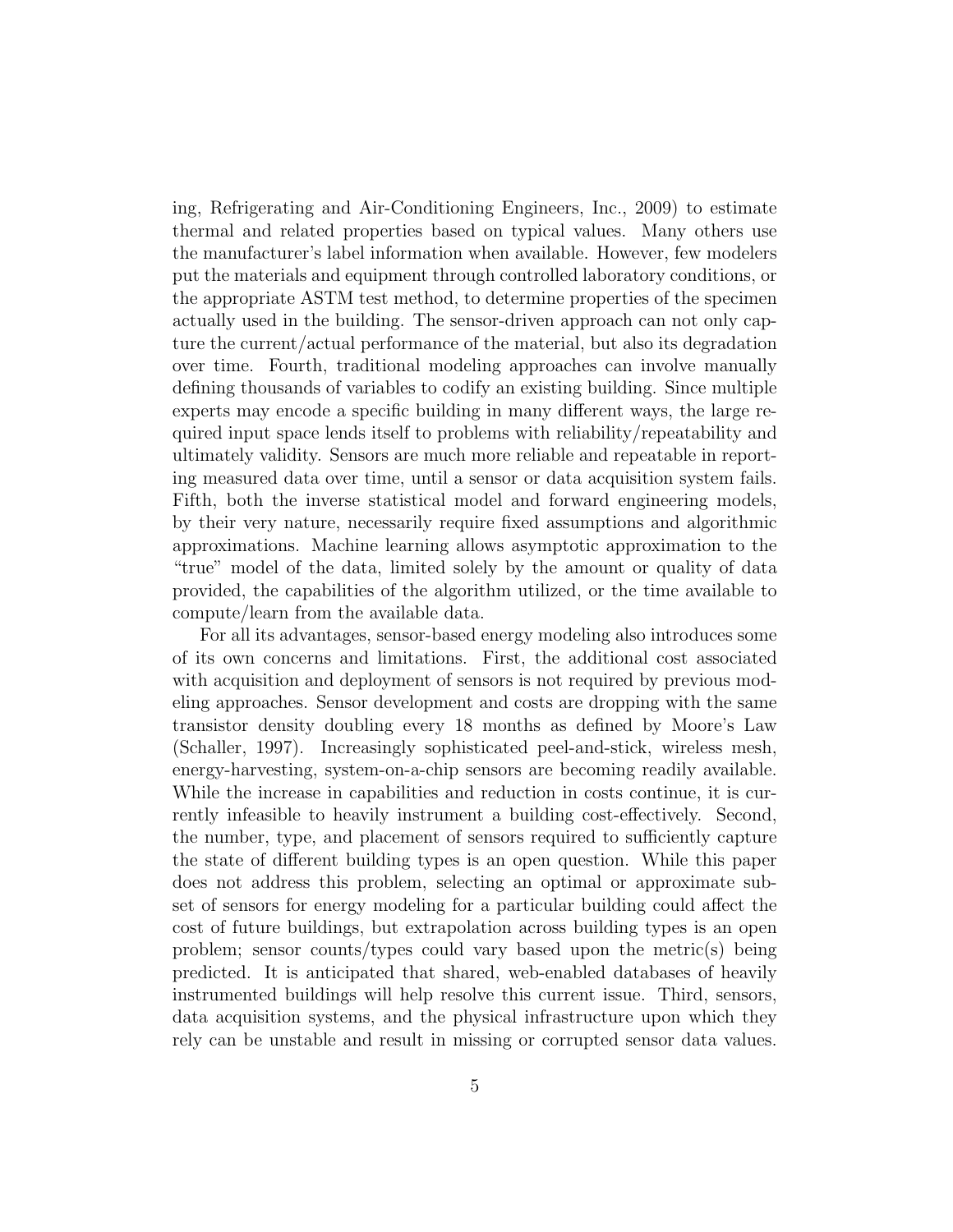To mitigate this real-world issue, intelligent quality assurance and control algorithms (Ibargüengoytia et al., 2001) can be applied to detect and/or correct corrupted sensor values. The sensor pre-processing system we currently use notifies assigned personnel via email messages for data channels exhibiting out-of-range errors, using simple statistical tests. Lastly, determining the best machine learning algorithm for a given learning task is an open question. While there exist taxonomies for classifying problem types and appropriate machine learning algorithms (Russell and Norvig, 2010), rarely is there a known algorithm that is best for solving a given problem (e.g., predicting next hour energy usage). This issue is mitigated by exploring seven different machine learning algorithms, and determining which algorithm or algorithms perform best.

# 3. Related Work

Many researchers have explored machine learning alternatives for modeling electrical consumption, both within commercial buildings and residential buildings. However, a majority of the studies have focused on commercial buildings. A notable study that used commercial building data is the Building Energy Predictor Shootout hosted by ASHRAE. The competition called for participants to predict hourly whole building electrical (wbe) consumption for an unknown building using environmental sensors and user-defined domain knowledge. The competition provided 150 competitors with data from September 1, 1989 until December 31, 1989 as training data, as well as testing data that had the target variables removed. Six winners were selected from the submitted predictions (Kreider and Haberl, 1994).

The overall winner, MacKay et al. (1994), used a Feed Forward Neural Network (FFNN) with Auto Relevance Detection (ARD). The author was not sure which inputs or variables were most beneficial for predicting the specified targets. Therefore, the author devised a method for exploring a wide variety of different inputs that would minimize the error caused by irrelevant inputs. This Auto Relevance Detection process drives the weights for irrelevant inputs toward zero and prevents the weights for other inputs from growing too large or overpowering the solution. This is achieved by reformulating weight regularization to obey a probabilistic model, where all parameters follow prior distributions and the weights are inferred using Bayesian inference. The results presented from this prior work provide strong incentive for exploring how effective FFNNs are at predicting future residential electrical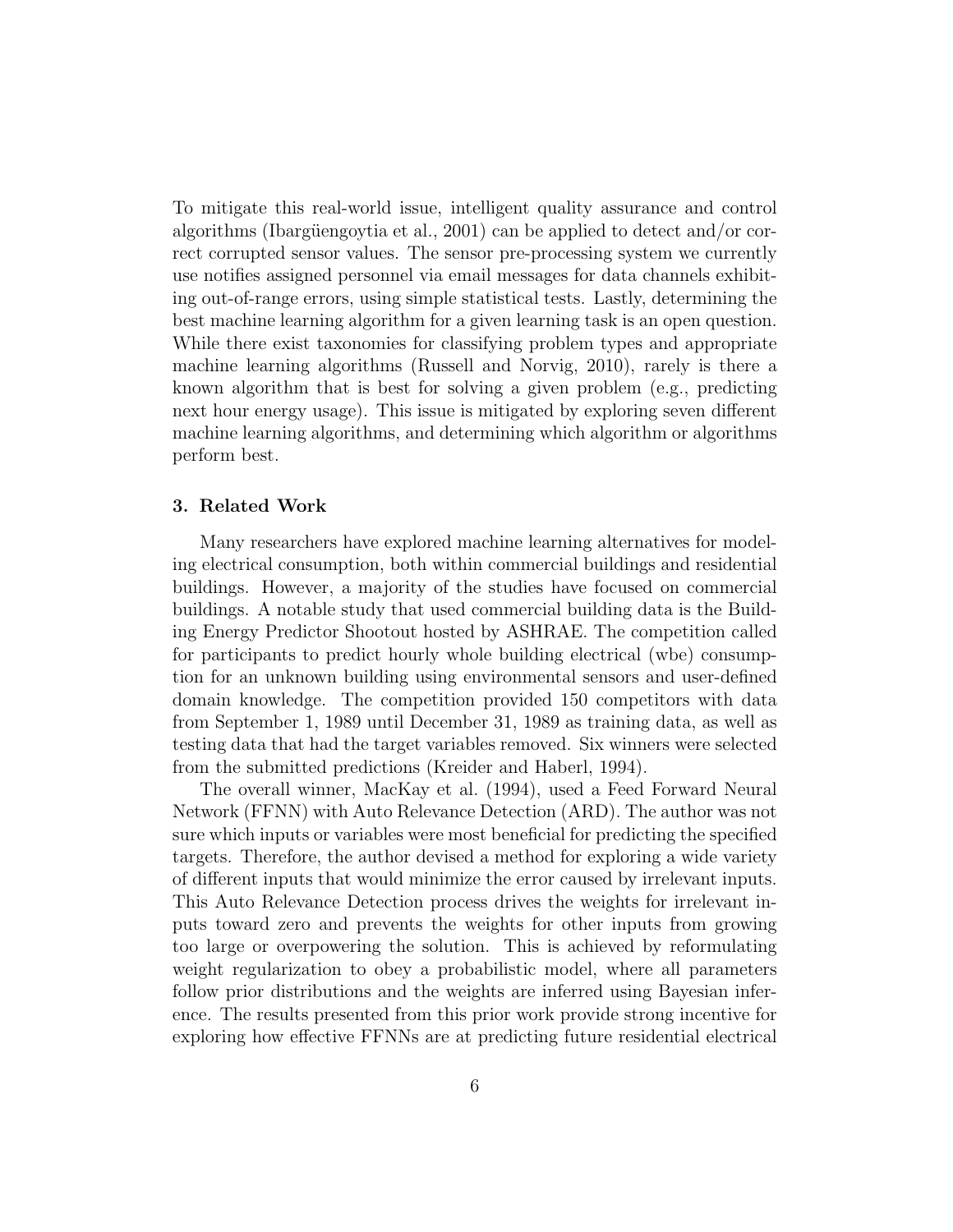consumption. Our use of this method is discussed in more detail in Section 4.2.

Another winner used Piecewise Linear Regression (Iijima et al., 1994). The authors created three different linear functions for predicting wbe. The first model is dedicated to workdays, the second is dedicated to weekends, and the third is dedicated to modeling holidays. These models were combined using the provided temporal information: day, month, year, and hour. However, the method used in this work requires explicit temporal domain knowledge about the particular application area. Given that we lack such temporal domain knowledge for residential domains, we decided to explore an automated Piecewise Linear Regression process. We apply Hierarchical Mixture of Experts (HME) with Linear Regression, because it uses the training data to automatically build and integrate multiple linear models. Section 4.1 briefly describes Linear Regression, and Section 4.5 discusses HME with Linear Regression in greater detail.

Feuston and Thurtell (1994) used an ensemble of FFNNs, which involved training multiple FFNNs and combining them by averaging their predictions. The predictions for each FFNN were equally weighted and the networks were trained using the same training data, and possibly different initializations. This method assumes that all FFNN responses are equally important, which may harm or not improve accuracy over a single network. This can harm accuracy, especially if a majority of the FFNNs learn the same errors, and only a few networks learn to correct those errors. Therefore, we decided to explore a more balanced and general method for mixing multiple FFNNs. The HME approach, which we previously mentioned, combined with FFNN Experts, accomplishes the same task, except the predictions are combined based on the likelihood that each network produces the correct prediction; Section 4.5 provides more details.

A more recent wbe prediction study with commercial buildings uses Support Vector Machines (SVM) to predict monthly consumption (Dong et al., 2005). SVMs are built on the principle that minimizing structural risk produces a general model. In addition, SVMs have a proven upper bound on the error rate for classification problems (Vapnik, 1999). While we do not know of a proven upper bound for regression problems, minimizing structural risk can still produce general models. The results from this prior work and the known benefits from SVMs lead us to the application of Support Vector Regression (SVR), which is SVM adapted for Regression (Section 4.3). These prior results also encouraged us to explore an SVM variant, called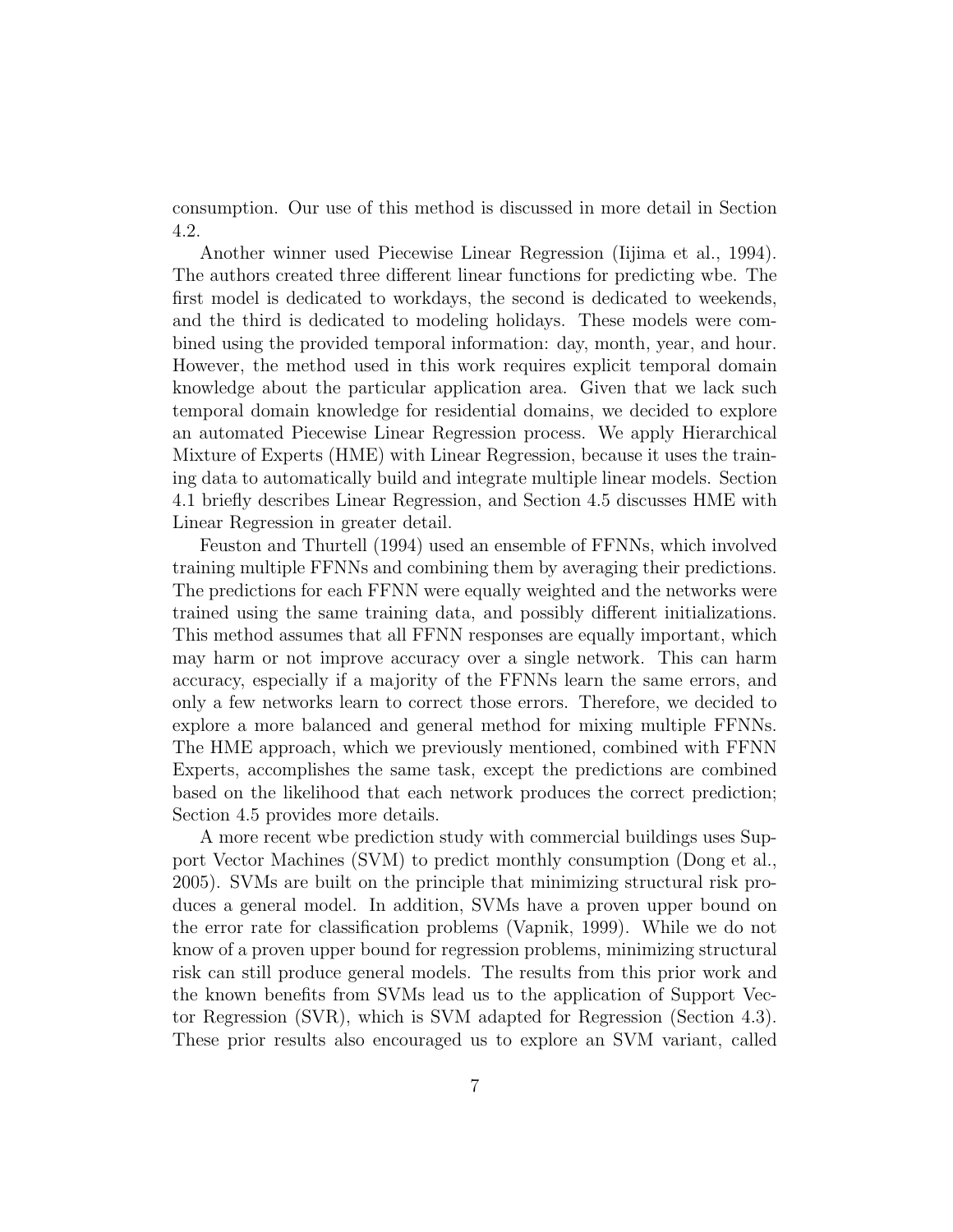Least Squares Support Vector Machine (LS-SVM) (Section 4.4).

Karatasou et al. (2006) builds upon the success found with FFNN and explores selecting the most important inputs and network structure for the Building Energy Predictor Shootout data. In addition, the work explores another commercial building data set. The authors present impressive results on both buildings and out-performed the Shootout winner. However, the authors provide little discussion about what allowed them to obtain better performance or the key differences between other FFNN techniques. The results found within this study provide further incentive to explore the application of FFNN to predicting residential electrical consumption.

Another recent work, by Li et al. (2011), presents results for the Energy Predictor Shootout that are better than the overall winner as well. This approach uses an Adaptive Neuro Fuzzy Inference System (ANFIS), which deviates greatly from the previously published FFNN works. This method combines partitioning rules from Fuzzy Systems with the properties of FFNNs, which is similar to Fuzzy C-Means (FCM) with FFNN. However, the authors in this work fully use the Fuzzy Systems by using multiple partitioning functions, while the FCM with FFNN in our work uses a single partitioning function. Section 4.6 provides a more detailed description about FCM with FFNN.

These studies on commercial buildings provide insight into successful techniques, many of which have inspired several of the techniques we explore in this article. However, how successful are these techniques on residential buildings? The studies that involve residential buildings are generally conducted with monthly information collected from utility companies. This means that most residential studies do not provide hourly predictions, which is fairly different from our focus on predicting hourly wbe consumption. For instance, (Kolter and Ferreira Jr, 2011) focuses on modeling commercial and residential buildings, but all the whole building energy (wbe) measurements are only at a monthly resolution for all buildings. This restriction is created by the fact that utility companies measure residential electrical consumption at monthly intervals, while commercial electrical consumption is measured hourly.

Our research makes use of a new residential data set, called the Campbell Creek data set, which gives us a unique opportunity to predict next hour wbe electrical consumption for residential homes. The Campbell Creek data set contains approximately 140 different sensor measurements collected every 15 minutes. We explain this data set in more detail in Section 5.1. This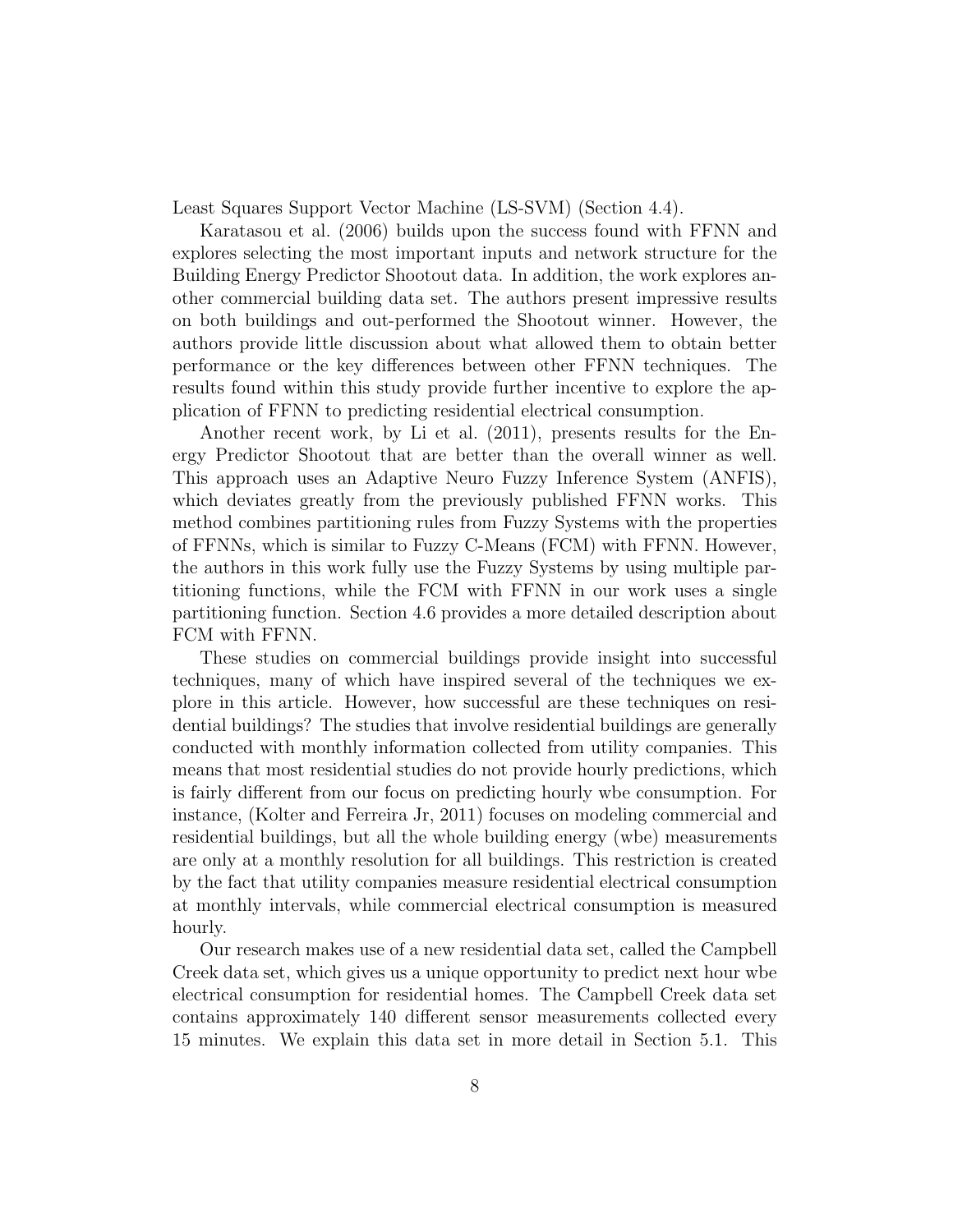data set provides a vast quantity of inputs that far surpasses the amount of information used in the previous commercial and residential building studies. For example, the Great Energy Prediction Shootout data set contains only 5 measurements per hour. This means we are able to test existing techniques that were proven on previous smaller data sets, and introduce new techniques that have not previously been applied to this field.

# 4. Approach

We have tested seven different machine learning techniques on our residential data sets, and on the ASHRAE Building Energy Predictor Shootout data set. In this section, we briefly outline the technical details for each individual learner. In addition, we discuss advantages, disadvantages, and technical benefits for each technique. We present the techniques in the following order: Linear Regression; FFNN; SVR; Least Squares Support Vector Machines (LS-SVM); HME with Linear Regression Experts; HME with FFNN Experts; and Fuzzy C-Means with FFNN. Note, in the following subsections Y refers to the entire set of electrical consumption measurements, y refers to a single consumption measurement, X refers to the entire set of sensor observations,  $x_i$  refers to an individual sensor observation, and  $\vec{x}$  refers to a vector of sensor observations.

# 4.1. Linear Regression

Linear Regression is the simplest technique, and can provide a baseline performance measure. Linear Regression is based on fitting a linear function with the following form:

$$
y = \beta_1 x_1 + \beta_2 x_2 + \dots + \beta_n x_n + \beta_n
$$

Here, y is the target value,  $x_1, x_2, ..., x_n$  are the available inputs, and  $\beta$  represents the functional weights. While this model is simplistic, it is used to establish a baseline performance for predicting electrical consumption on our residential data sets. If a technique performs worse than the baseline predictor, then it is most likely not appropriate for the data set.

# 4.2. Feed Forward Neural Network

As mentioned previously, previous studies have shown that Feed Forward Neural Networks (FFNN) are very capable at predicting electrical consumption. These previous studies have leveraged the fact that a FFNN can be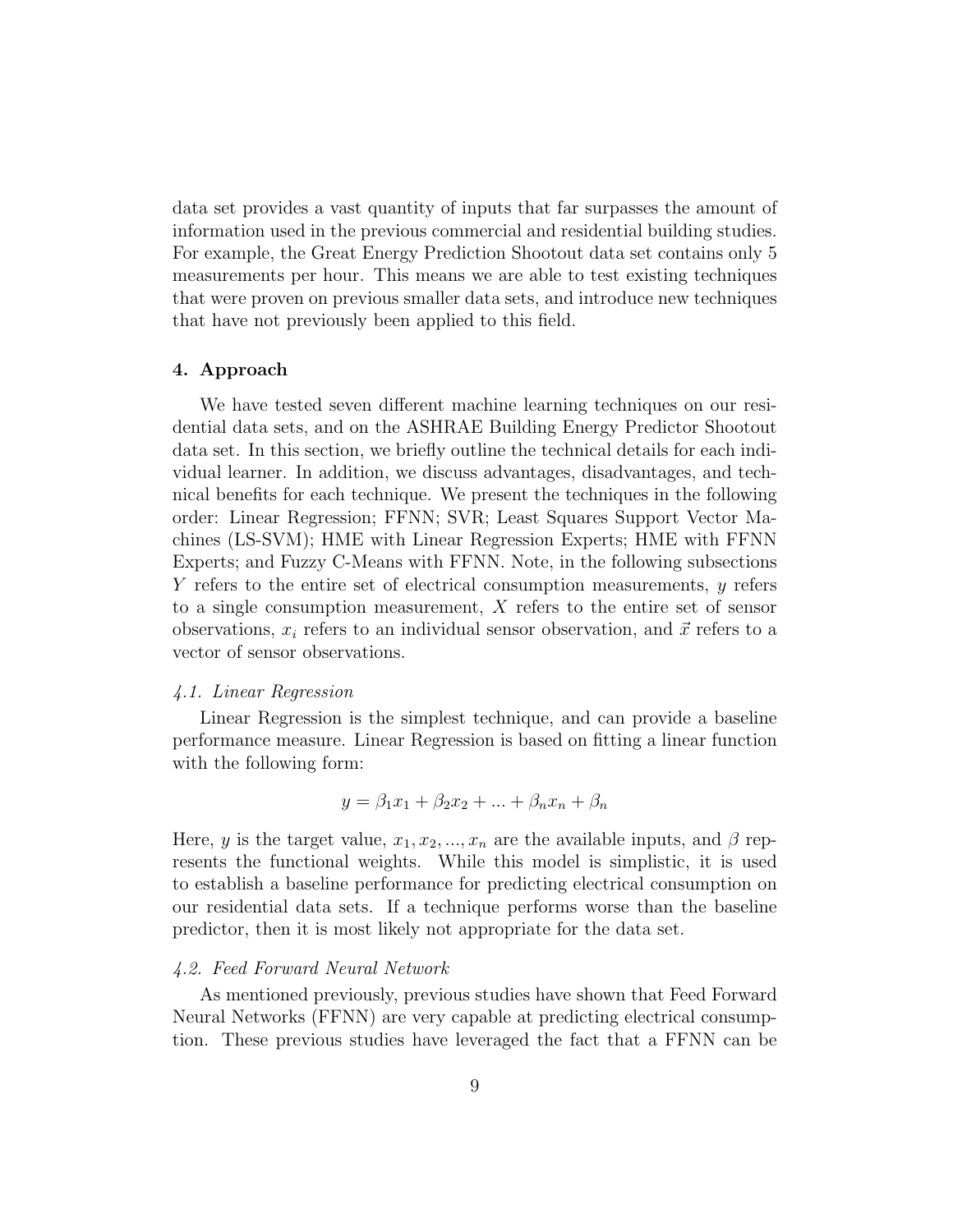used as a general purpose method for approximating non-linear functions. That is, FFNN can learn to approximate a function f that maps  $\mathbb{R}^m \to \mathbb{R}$ without making assumptions about the relationship between the input and outputs.

While a FFNN does not make assumptions about the inputs or outputs, it does require the user to define the model's structure, including the number of hidden layers and hidden units within the network and any other associated parameters. In this work, we explore a FFNN with a single hidden layer, which is the same overall structure as the previous studies. A FFNN with a single hidden layer for function approximation has the following mathematical representation:

$$
f(x) = \sum_{j=1}^{N} w_j \Psi_j \left[ \sum_{i=1}^{M} w_{ij} x_i + w_{io} \right] + w_{jo}
$$

where  $N$  represents the total number of hidden units,  $M$  represents the total number of inputs, and  $\Psi$  represents the activation function for each hidden unit. In this work we selected  $tanh(x)$  as our activation function because prior research has shown good performance using this function (Dodier and Henze, 2004; Yang et al., 2005; Gonzalez and Zamarreno, 2005; Karatasou et al., 2006).

A FFNN's weights are learned using gradient descent-based methods, such as Newton-Raphson, by minimizing a user-specified error function. There are many possible error functions, such as Mean Squared Error (MSE), Sum Squared Error (SSE), and Root Mean Squared Error (RMSE). In this work, we use the SSE function.

However, a gradient descent learning approach poses two problems. The first problem is over-fitting. The FFNN can adjust its weights in such a way that it performs well on the training examples, but it will be unable to produce accurate responses for novel input examples. This problem is addressed by splitting the training set into two parts – a set used for training and a set for validation. When the error increases on the validation set, the learning algorithm should halt, because any further weight updates will only result in over-fitting the training examples.

The second problem involves avoiding local minima and exploring the search space to find a globally optimal solution. A local minimum is a point at which it is impossible to further minimize the objective function by following the gradient, even though the global minimum is not reached. However, it is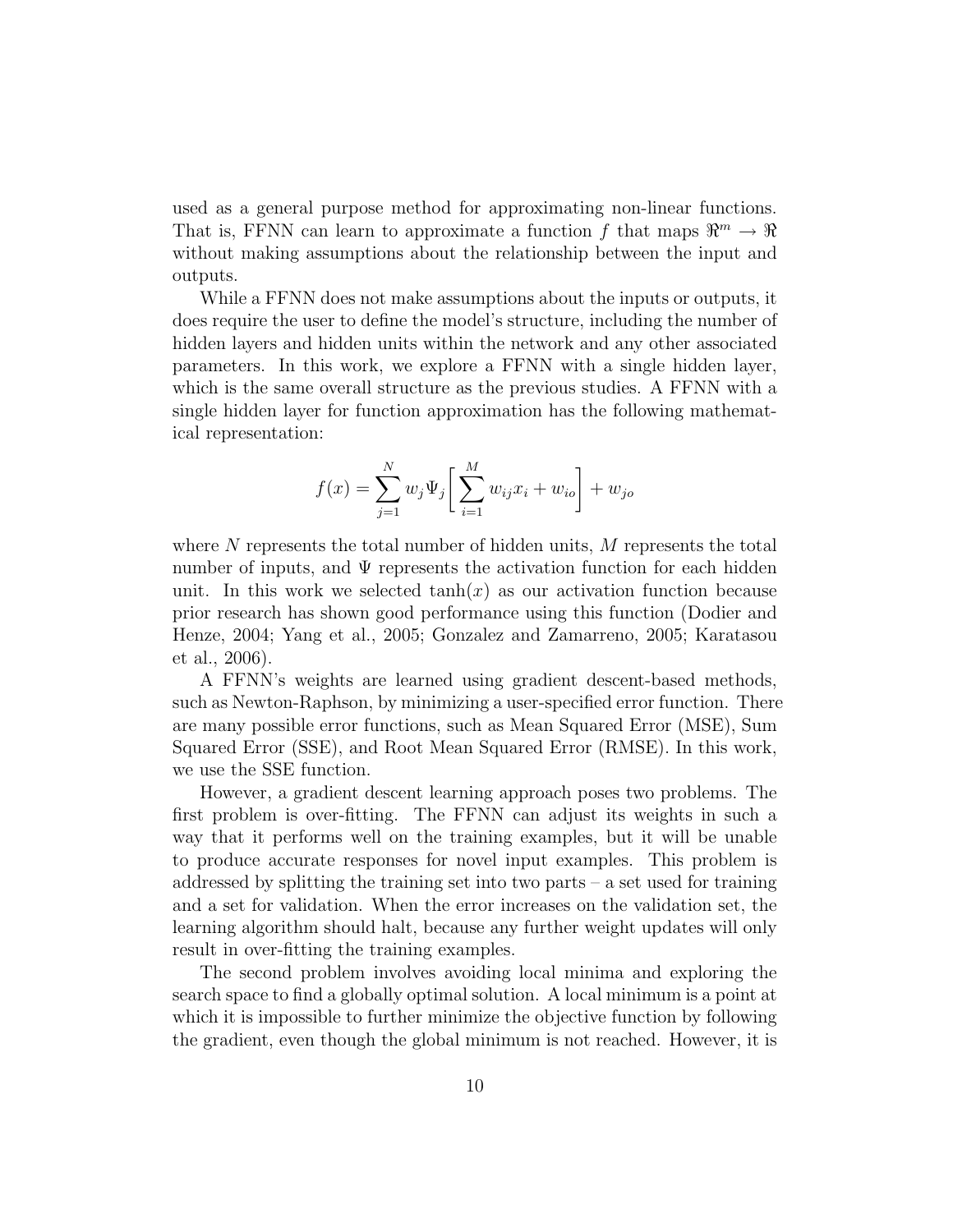not possible to determine if any particular set of weights is a globally optimal solution or a local minimum. It is not possible to completely address this problem, but it is possible to avoid shallow local minima by using momentum and an adaptive learning rate. Momentum incorporates a small portion from the previous weight changes into the current weight updates. This can allow the FFNN to converge faster and to possibly step over shallow local minima. An adaptive learning rate dynamically changes the gradient descent step size, such that the step size is larger when the gradient is steep and smaller when the gradient is flat. This mechanism will allow the learning algorithm to escape local minima if it is shallow enough.

# 4.3. Support Vector Regression

Support Vector Regression (SVR) was designed and developed to minimize structural risk (Smola, A.J. and Schotkopf, B., 2004). That is, the objective is to minimize the probability that the model built from the training examples will make errors on new examples by finding a solution that best generalizes the training examples. The best solution is found by minimizing the following convex criterion function:

$$
\frac{1}{2}||w||^2 + C\sum_{i=1}^l \xi_i + \xi_i^*
$$

with the following constraints:

$$
y_i - w^T \varphi(\vec{x_i}) - b \le \epsilon + \xi_i
$$
  

$$
w^T \varphi(\vec{x_i}) + b - y_i \le \epsilon + \xi_i^*
$$

In the above equations,  $\epsilon$  defines the desired error range for all points. The variables  $\xi_i$  and  $\xi_i^*$  are slack variables that guarantee that a solution exists for all  $\epsilon$ . C is a penalty term used to balance between data fitting and smoothness. Lastly, w are the weights for the regression, and  $\varphi$  represents a kernel function for mapping the input space to a higher dimensional feature space.

There is one major advantage within the SVR optimization formulation: there is a unique solution which minimizes a convex function. However, the unique solution is dependent upon providing  $C, \epsilon$ , and the necessary parameters for the user-selected kernel function  $\varphi$ . There are many techniques for selecting the appropriate parameters, such as grid search with cross-validation,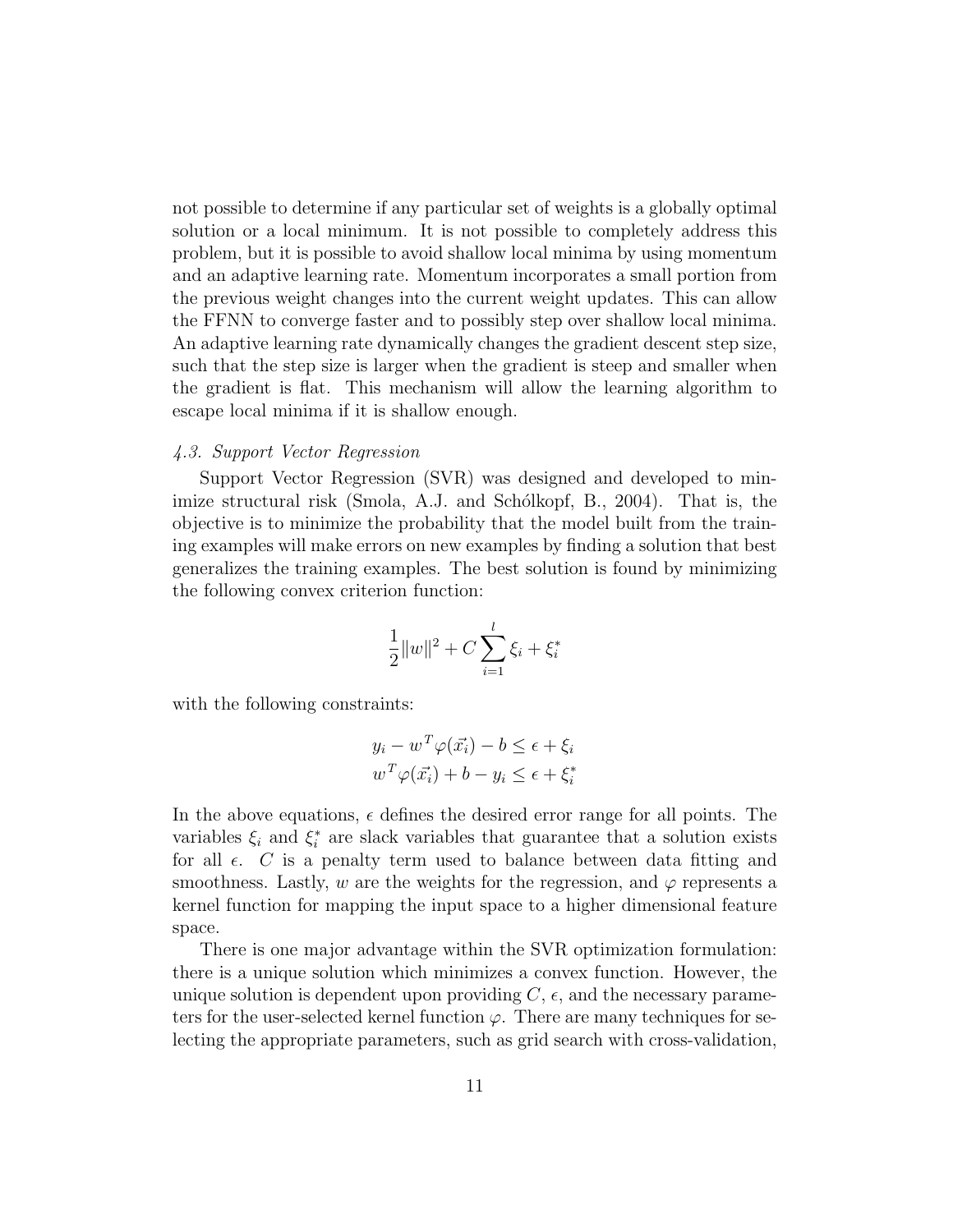leave-one-out cross-validation, and many more. The work of Smola, A.J. and Schólkopf, B. (2004) provides a detailed overview of the different tuning techniques. In this work, all parameter settings were determined via grid search with cross-validation using LIBSVM's provided utilities (Chang and Lin, 2011).

However, SVR does have a potential disadvantage: scalability. The convex criterion function is optimized using quadratic programming optimization algorithms. There are many different algorithms and each has its own advantages and disadvantages (Smola, A.J. and Sch´olkopf, B., 2004), but the primary disadvantages are generally memory requirements and speed. However, the data sets used in our work are not large enough for these issues to be a real concern.

# 4.4. Least Squares Support Vector Machine

Least Squares Support Vector Machine (LS-SVM) is very similar to SVR, but with two notable differences. The first difference is the criterion function, which is based on least squares. The second difference is that the problem constraints are changed from inequality to equality. These differences allow the optimization function to be formulated as:

$$
\frac{1}{2}\|w\|^2 + C \sum_{i=1}^l \xi_i^2
$$

with the following constraint:

$$
w^T \varphi(\vec{x_i}) + b + \xi_i = y_i
$$

One advantage LS-SVM has over SVR is that this modified criterion function does not require quadratic programming to solve the optimization problem. This allows LS-SVM to find solutions much faster by solving a set of linear equations. The set of linear equations and their solution are well documented in Suykens et al. (2002a). However, LS-SVM uses all data points to define its solution, while SVR only uses a subset of the training examples to define its solution. This means that LS-SVM loses the sparsity property, which may or may not affect the solutions' ability to generalize. However, there are studies that address the sparsity issue through pruning or via weighting the examples (Suykens et al., 2002b; Hoegaerts et al., 2004).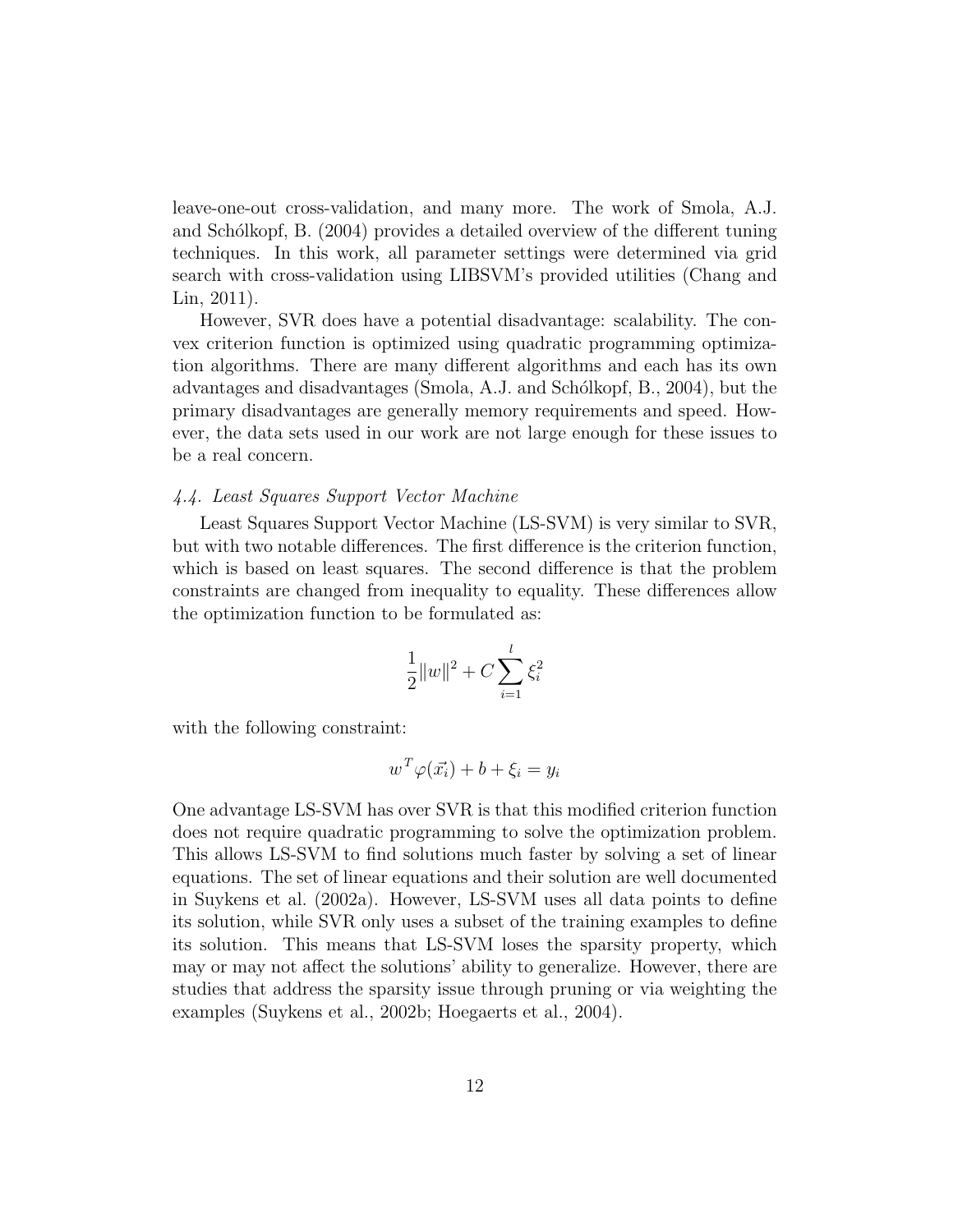

Figure 1: An example Hierarchical Mixture of Experts model with depth 2 and branching factor 2. This figure is provided by Jordan and Jacobs (1994).

# 4.5. Hierarchical Mixture of Experts

Hierarchical Mixture of Experts is a type of Neural Network that learns to partition an input space across a set of experts, where the input space in our application is the raw sensor values. These experts will either specialize over a particular region, or assist each other in learning a region or regions. These HME models are very useful for exploring the possibility that a data set contains multiple regimes or sub-populations. For example, a residential home's electrical consumption can vary according to the seasons – fall, winter, spring, and summer. These variations may be best explained by separate individual models. An HME model tries to discover these different sub-models automatically, and fit an Expert to each sub-model. While the previous motivating example implies temporal based sub-model changes, the HME model can only detect sub-model changes by using spatial differences, as well as using each expert's ability to produce accurate predictions during training.

HME models are constructed using two types of networks: Gating and Expert networks. Figure 1 presents an example HME with two layers of Gating networks and four Expert networks. This particular HME is modeled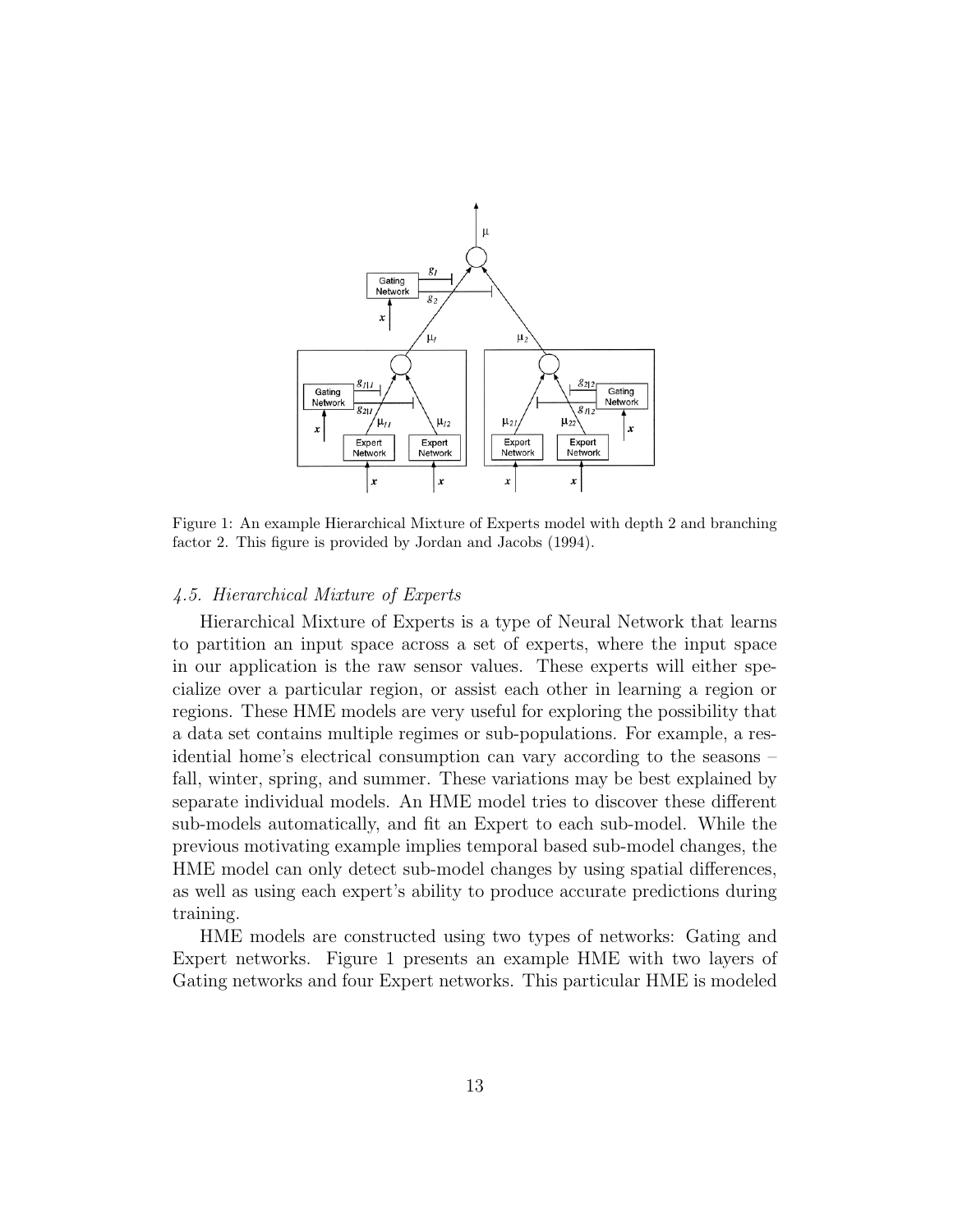as:

$$
\mu = \sum_{i} g_i \sum_{j|i} g_{j|i} F_{ji}(\vec{x})
$$

where  $g_i$  represents the top level gating network's output,  $g_{i|i}$  represents the outputs from the lower level gating networks, and  $F_{ji}(\vec{x})$  represents the output from an Expert network. This example model is easily extended to have additional Gating networks and Experts by adding additional summations.

The Gating network probabilistically partitions the input space across either additional Gating or Expert networks. The partitioning is achieved using the following softmax function:

$$
g_i = \frac{e^{\xi_i}}{\sum_{k=1}^N e^{\xi_k}}
$$

where  $\xi$  represents the Gating network outputs,  $g_i$  is the normalized weight associated with the ith sub-network, and N represents the total number of sub-networks. Each Gating network approximates the conditional probability  $P(Z|X)$  in which Z represents the set of direct sub-networks and X represents the set of observations. Approximating  $P(Z|X)$  allows the Gating network to determine which Expert network or networks is more likely to produce an accurate prediction.

Each Expert network represents a complete learning system. However, unlike a standalone learning system, each Expert is expected to specialize over different regions defined by the Gating networks. In the original HME studies, the only supported expert learner was Neural Networks (Jordan and Jacobs, 1992). However, a later extension on the work introduced support for Linear Regression Experts (Jordan and Jacobs, 1994). While these studies only presented Neural Network and Linear Regression Experts, the learning procedures introduced in the extension do not limit the Experts to only these learning systems. The only restriction placed on the Experts is that they have an associated likelihood function. For example, the assumed likelihood function in these previous studies for regression problems is that each Expert's error rate follows a Gaussian distribution.

The original studies present three different maximum likelihood learning algorithms. The first algorithm is based on using gradient ascent. Using the HME shown in Figure 1 as an example, all three algorithms attempt to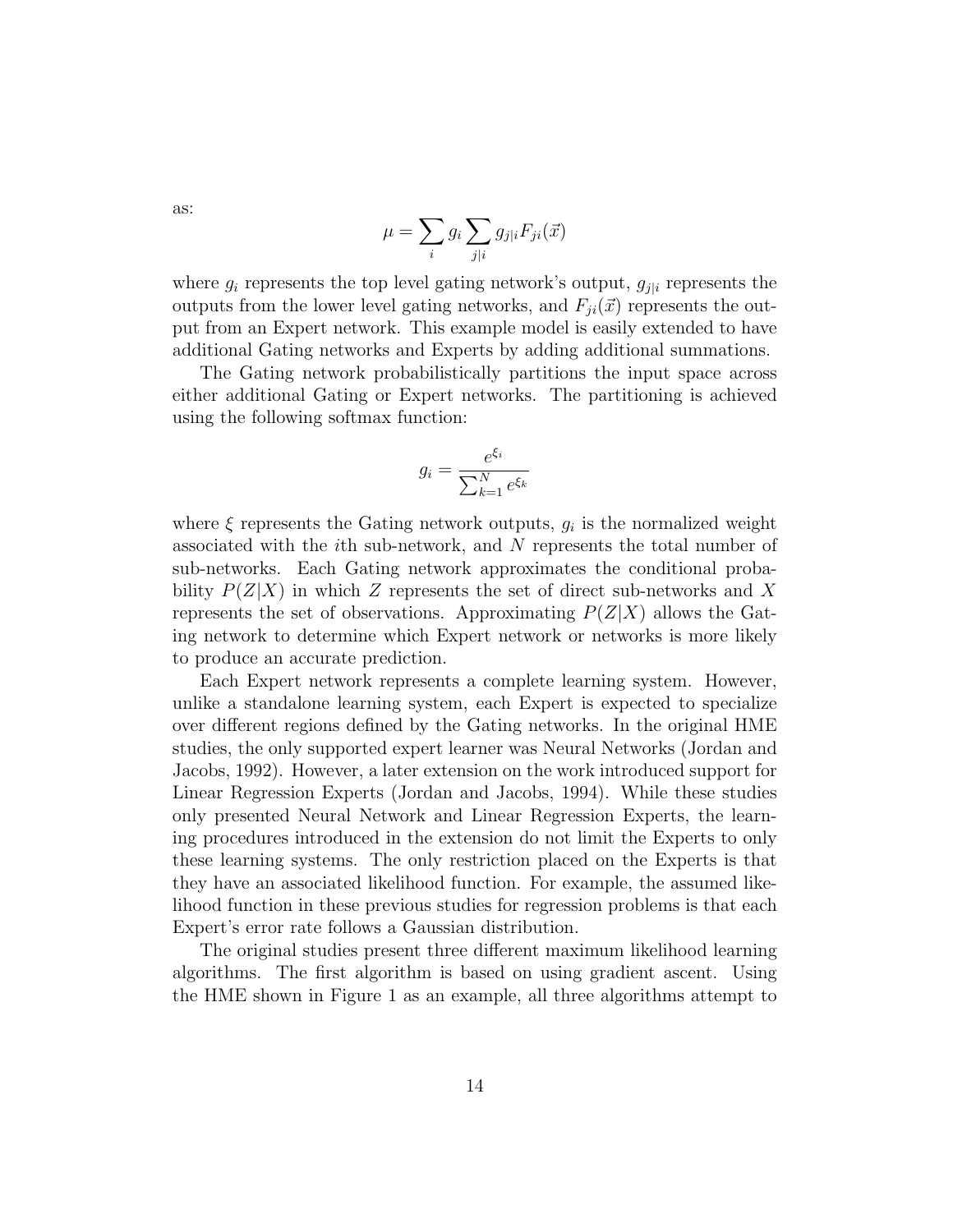maximize the following likelihood function:

$$
L(Y|X, \theta) = \prod_{t} \sum_{i} g_i^{(t)} \sum_{j} g_{j|i}^{(t)} P_{ij}(y^{(t)} | \vec{x}^{(t)}, \theta_{ij})
$$

where  $P_{ij}$  represents an Expert's likelihood function and  $\theta$  represents parameters associated with each Gating network and with each Expert.

The other two algorithms approach the problem as a maximum likelihood problem with missing data. The missing or unobservable data is a set of indicator variables that specify the direction for partitioning the input space at each Gating network. If all indicator variables are known, then maximizing the HME's likelihood function is split into two separate problems (Jordan and Jacobs, 1994). The first problem is learning the parameters for each individual Gating network, while the second problem is training each Expert on the appropriate training examples. Given that it is generally impossible to know the exact value for each indicator variable in advance, the original developers derived two different Expectation Maximization (EM) (Dempster et al., 1977) algorithms. The first algorithm is an exact EM algorithm and the second algorithm approximates the first algorithm.

In addition to FFNN and Linear Regression Experts, we extended the Mixture of Experts (MoE) with LS-SVM Experts, by Lima et al. (2009), to Hierarchical Mixtures. The Maximization process is presented as a weighted regression problem in both HME EM algorithms, which implies any learning system that supports weighted examples can be used as an Expert. We utilize this property and the robust LS-SVM work by Suykens et al. (2002b) to integrate LS-SVM Experts into the HME framework. However, we found that the results for HME with LS-SVM on our residential data set and the Great Energy Prediction Shootout data set were not statistically different from a single LS-SVM. We believe this is due to all LS-SVM Experts using the same parameter settings as the single LS-SVM model. The findings in Lima et al. (2009) suggest that the parameter settings can be the same across the LS-SVM Experts, but the parameter settings should be determined by searching the parameter space using the entire mixture model.

# 4.6. Fuzzy C-Means with Feed Forward Neural Networks

An alternative approach to HME is to separate the learning process into two steps. The first step is an unsupervised learning phase that uses clustering to approximate  $P(Z|X)$ , and the second step is to use each cluster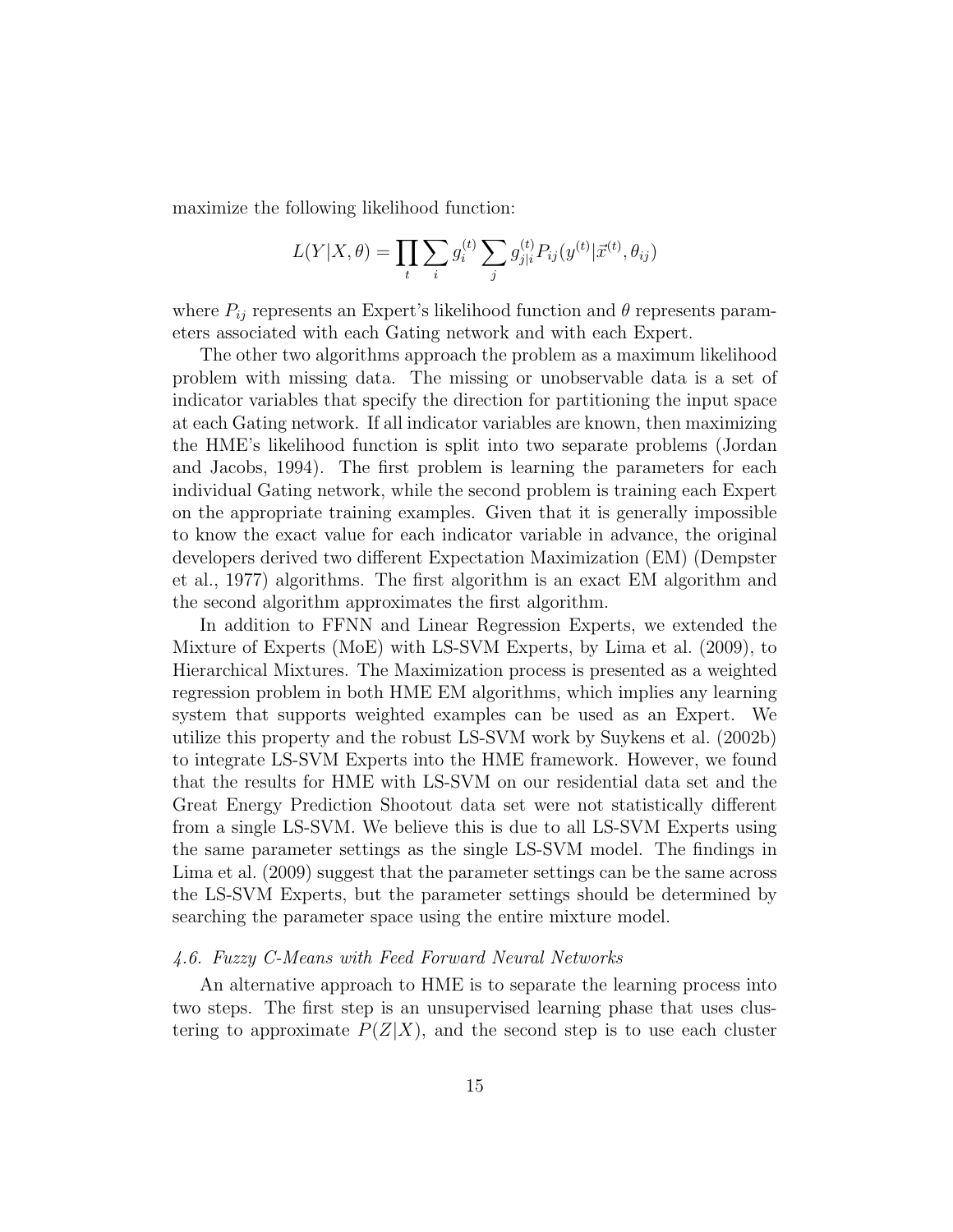to train the Experts. It is possible to use any clustering algorithm, such as K-Means, Self-Organizing Maps, Hierarchical Clustering, etc. However, a clustering algorithm that does not allow observations to belong to multiple clusters will produce very rigid approximations. A rigid approximation will cause Experts to ignore large sets of observations, which can cause the Experts to produce very poor models. This means each Expert will be less likely to produce reasonable responses when accounting for errors in the approximated  $P(Z|X)$ . We avoid rigid approximations by using Fuzzy C-Means (FCM), which allows for observations to belong to multiple clusters.

FCM is based on minimizing the following criterion function:

$$
\sum_{i=1}^{N} \sum_{j=1}^{C} u_{ij}^{m} ||\vec{x}_i - \vec{c}_j||^2
$$

where  $u_{ij}$  represents the probability that  $\vec{x}_i$  is a member of cluster  $\vec{c}_j$ , and m is a user-defined parameter that controls how much an observation can belong to multiple clusters. The criterion function is minimized through an iterative process using the following equations:

$$
c_j = \frac{\sum_{i=1}^{N} u_{ij}^m \vec{x}_i}{\sum_{i=1}^{N} u_{ij}^m}
$$

$$
u_{ij} = \frac{1}{\sum_{k=1}^{C} \frac{\|\vec{x}_i - \vec{c}_j\|}{\|\vec{x}_i - \vec{c}_k\|}^{\frac{2}{m-1}}}
$$

Iterating over the above equations will produce N cluster centroids and a weight matrix  $U$ . N represents the total number of user-defined clusters and each row in U represents an instance of  $P(Z|X)$ . The weight matrix can be used to train a Gating network or for weighting the training examples when fitting the Experts. In this work, we choose to use the second option, and use N cluster centers to approximate  $P(Z|X)$  for new observations by computing the second equation.

While we implemented FFNN, Linear Regression, and LS-SVM Experts for the HME models, we have only explored FFNN Experts for this two-step approach. This approach is not limited to FFNN Experts, and can support all learning systems that can incorporate weighted training examples. In addition, the likelihood function requirement for the Experts is removed.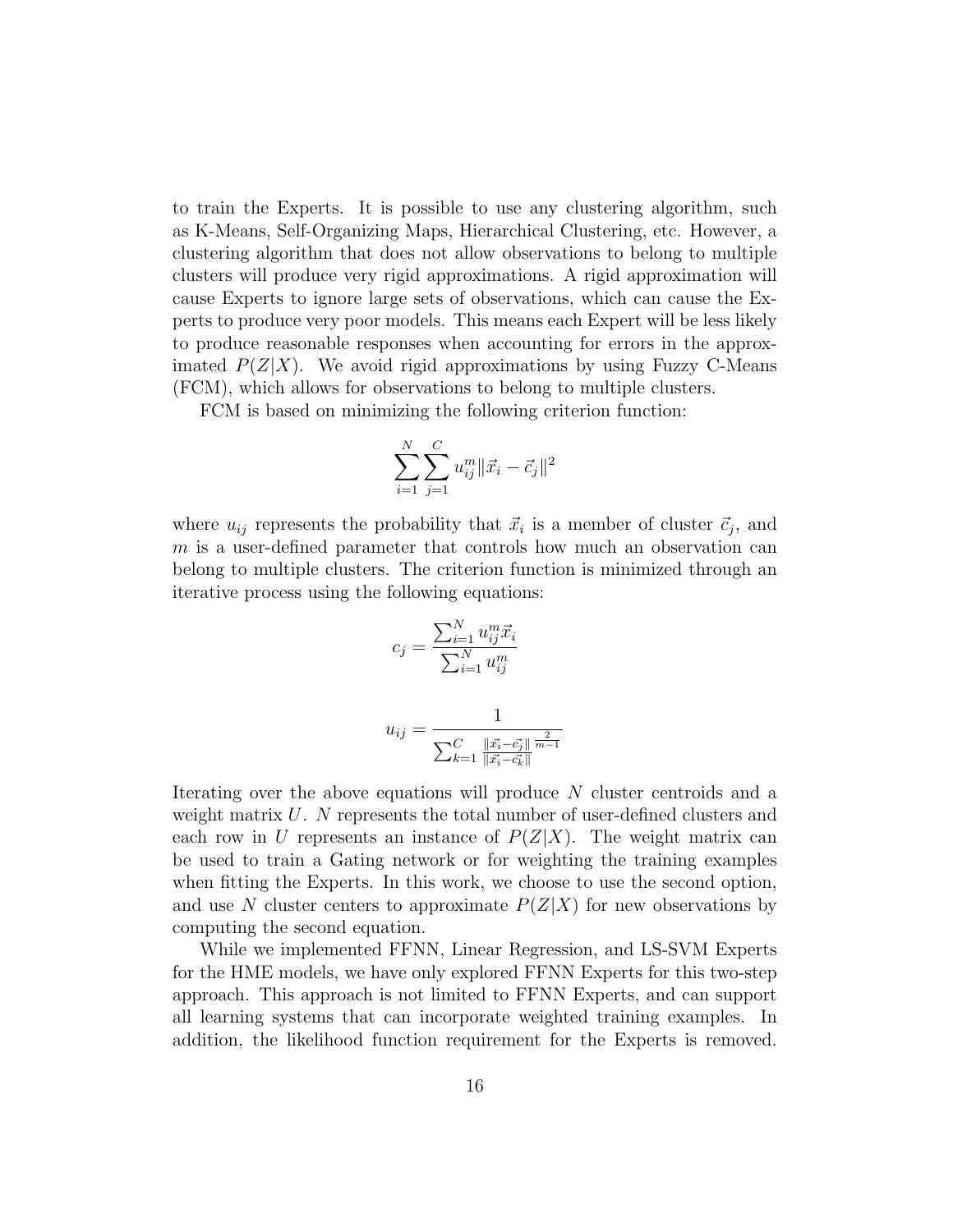While this approach seems superior to the HME, it relies on the critical assumption that the spatial relation between observations can approximate  $P(Z|X)$ , while HME approximates  $P(Z|X)$  by maximizing  $P(Y|X,\theta)$ .

# 4.7. Temporal Dependencies

In the realm of function approximation, *temporal dependencies* mean that the target response  $y_t$  is dependent on past observations,  $\vec{x}_{t-1}$ , as well as current observations  $\vec{x}_t$ . These temporal dependencies either follow a Markov order or are sparse. If the dependencies follow a Markov order, then the response  $y_t$  is dependent on previous complete sets of observations. For example, if  $y_t$  has temporal dependencies with Markov order 2, then it is dependent on  $\vec{x}_t, \vec{x}_{t-1}$ , and  $\vec{x}_{t-2}$ . However, sparse temporal dependencies indicate that  $y_t$  can be dependent on any combination of past observations rather than a complete set. Exploring all possible sparse temporal dependencies grows exponentially and is thus intractable.

Our work focuses on predicting future hourly electrical consumption. This means we can only use observations  $\vec{x}_{t-1}$ ,  $\vec{x}_{t-2}$ , etc., to predict  $y_t$ . If we did not follow this constraint, we would use future information to predict  $y_t$ . Therefore, Markov order 1 models use observation  $\vec{x}_{t-1}$ , order 2 models use observations  $\vec{x}_{t-1}$  and  $\vec{x}_{t-2}$ , and so forth.

In previous studies, researchers explored sparse temporal dependencies either with manual statistical testing or automatically, by defining a feasible search space within the learning system. The winner for the first Shootout, which we discussed previously, used ARD to automatically determine the relevant inputs. The possible inputs included temporal dependencies. However, the total number of available inputs for the competition was fairly small. For example, the winner's FFNN used 25 different inputs, while a single order 3 model uses approximately 432 inputs. Therefore, we only consider the entire set of inputs, rather than trying to search for the best inputs. We are currently exploring scalable automatic methods that can help identify the sparse temporal dependencies, yet these methods present considerable research challenges and are beyond the scope of this article.

#### 4.8. Model Selection

Each presented learning system has a variety of different parameters. Some parameters are estimated during the learning process, while others are user-defined parameters. Each different combination of learned parameters and user-defined parameters constitutes a single model configuration.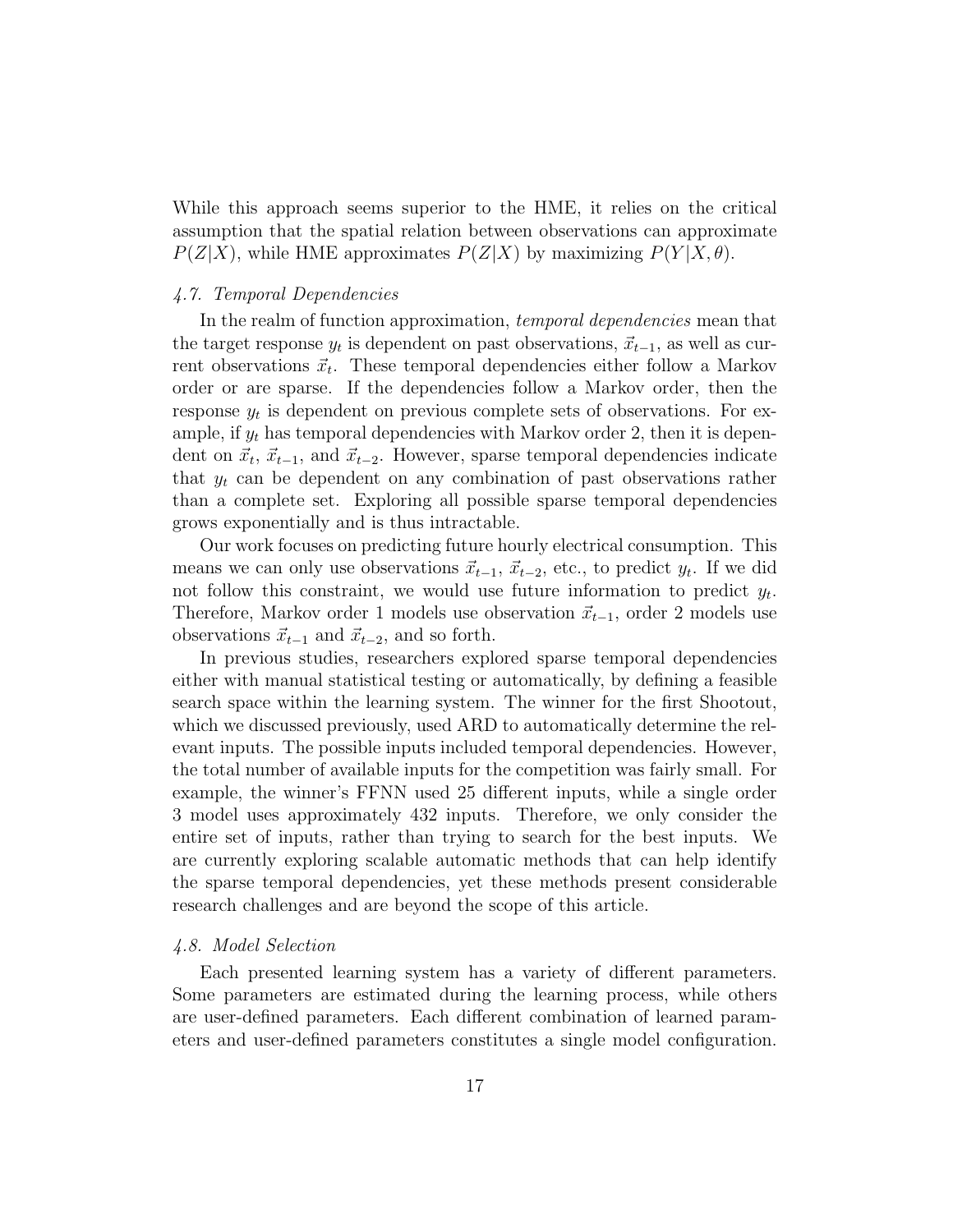In order to determine which learning system performs best at predicting residential electrical consumption, we need to select the best model configurations for each technique and compare these best configurations. This type of comparison facilitates a fair comparison across all techniques.

There are several different model selection techniques. For example, crossvalidation methods help find parameter estimates that can generalize to unseen data by periodically testing the current model on a validation set. Another cross-validation method, called K-Folds cross-validation, ensures that each data point is used as a testing example at least once, and that the training and testing sets are fixed. This means that each learning system can be compared using the same testing and validation sets, which is ideal for determining how different user-defined parameters affect the models.

We use a combination of cross-validation and K-Folds cross-validation to select the best model for each technique. We separate out a cross-validation set from the allocated training data, which leaves each learning system with a training set, a validation set, and a testing set. However, the Linear Regression models do not utilize the validation set, because the parameters are estimated using a non-iterative maximum likelihood method. We then select the model from each technique that has the best performance across all the testing sets. This allows us to identify models that generalize well to unseen data, and determine which user-defined parameters settings are best for each learning system.

#### 5. Methods

#### 5.1. Campbell Creek Data

The new residential data set used in our research, called the Campbell Creek data set, is a rich and unique data set. This data set was collected from three different homes located in west Knox County, Tennessee. These Campbell Creek homes are leased and operated by Tennessee Valley Authority (TVA) as part of a study testing energy efficient materials and their savings (Christian et al., 2010). The first house in this study, called House 1, is a standard two-story residential home. However, the second and third house, called House 2 and House 3 respectively, were modified to decrease energy consumption. House 2 uses the same construction materials as House 1, but was retrofitted with more energy efficient appliances, water heater, and HVAC. House 3 was built using construction techniques and materials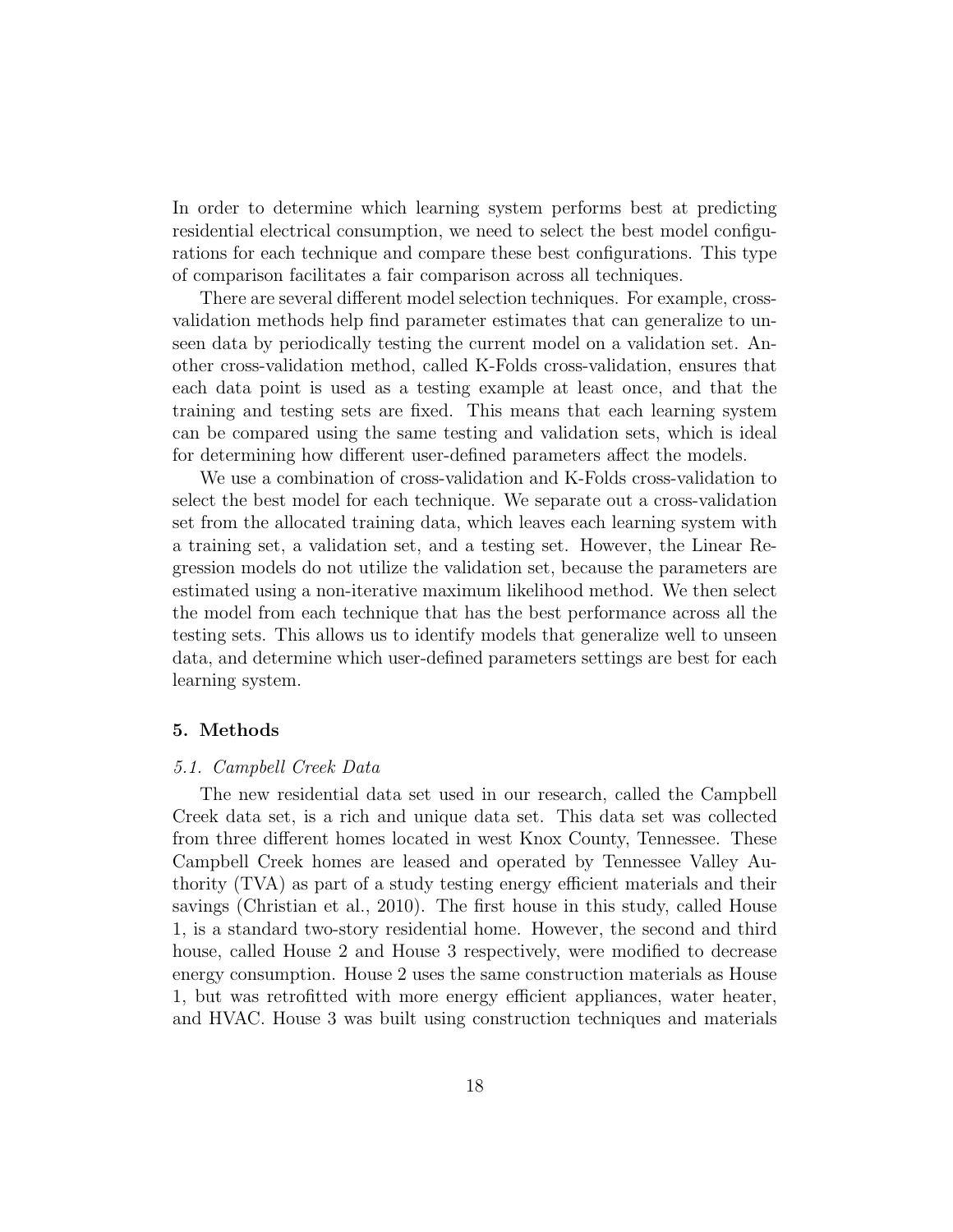designed to help reduce energy consumption. In addition, House 3 has a set of photovoltaics for generating electricity and solar thermal water heater.

In this dataset each house has approximately 140 different sensors that collect data every 15 minutes. Each house is also outfitted with automated controls that manage the opening/closing of the refrigerator door, using the oven, running clothes washer and dryer, as well as shower usage. These automatic controls achieve an occupancy pattern that is consistent with typical energy usage patterns of American households, as determined by a Building America study (Hendron et al., 2010). The simulated occupancy provides stable behavioral patterns across all three homes, making device usage within the data set consistent across test environments. This means the data set is free from behavioral factors, making it easier to compare results for different houses. Note that this data set provides a vast quantity of inputs that far surpasses the amount of information used in the previous commercial and residential building studies.

Removing the dynamic human behavior is clearly advantageous for making better predictions. However, these three homes were used to conduct numerous experiments throughout the data collection process. This means there were equipment substitutions, thermostat set point changes, prototype equipment test, and much more. Therefore, the data sets still exhibits rich dynamic behavior, unless the data collected from these experiments is removed or treated as special cases.

# 5.2. Experimental Design

Our primary interest is determining which models perform the best at predicting electrical consumption for the next hour. We facilitate this process by testing each technique under a number of different configurations and by a combination of K-Folds and Cross Validation. Each model is trained and tested using 10-Folds, which were created from sensor data collected in each Campbell Creek House from January 1, 2010 until December 31, 2010. In addition, if a model supports Cross Validation, such as a FFNN, its training set is split into a training set and validation set. The split settings are the same for all models – 85% for training and 15% for validation. Only SVR and Linear Regression do not make use of a validation set during training. However, SVR uses a validation set when tuning the model's external parameters.

The different model configurations include testing: Markov order 1 through 3, different numbers of hidden neurons, different numbers of clusters, and dif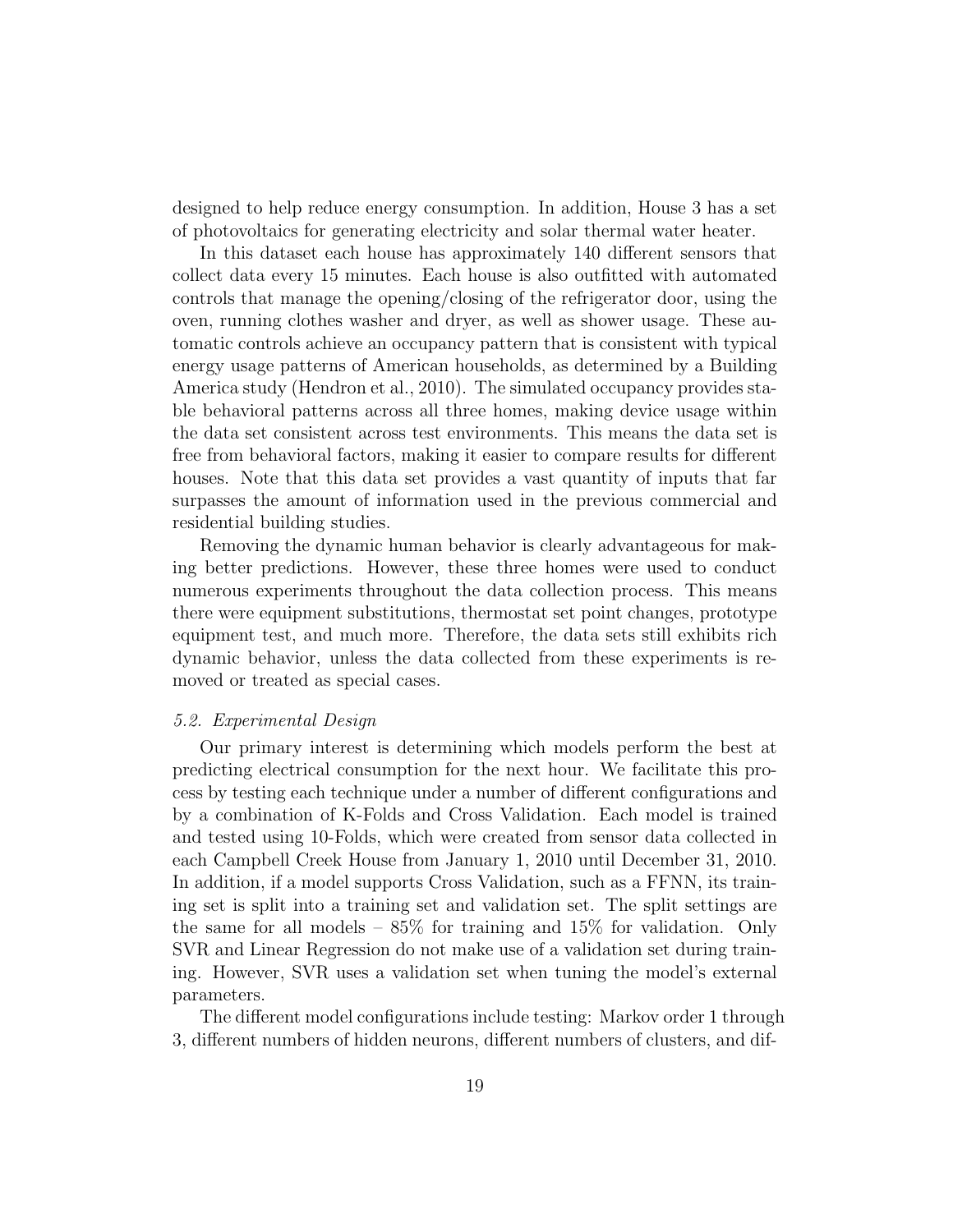ferent complete tree structures. Every model that incorporates a FFNN was tested with 10 to 15 hidden neurons. The Fuzzy Cluster approach was tested with two to eight clusters. Lastly, for all HME models, we tested complete trees with depths 1 through 3 and branching factors 2 through 4. Testing these different settings has allowed us to select the best model configuration for each technique and facilitates comparisons between different techniques.

In addition, we tested all techniques on the Great Energy Predictor Shootout. These experiments use two types of sensor inputs. The first, called S1, includes only environmental sensors and time information, while the second, called S2, includes environmental sensors, time information, and actual previous electrical consumption. The sensor inputs and naming conventions follow those presented in (Karatasou et al., 2006; Li et al., 2011). In this work, S1's inputs are defined as follows:

$$
S1: \vec{x}(t) = (T(t), S(t), s, sh, ch)
$$

where  $T(t)$  is the current temperature,  $S(t)$  is the current solar flux, s is an indicator variable, sh is the sin of the current hour, and ch is the cos of the current hour. The indicator variable s, is used to denote whether the current day is a holiday or weekend. The variable is set to 1 for all holidays and weekends, and set to zero for all workdays. S2's inputs are defined as follows:

$$
S2: \vec{x}(t) = (y(t-1), y(t-2), T(t), S(t), s, sh, ch)
$$

where  $y(t-1)$  and  $y(t-2)$  represent known electrical consumption values for the previous two hours.

#### 5.3. Performance Metrics

The primary measure for selecting the winners in the ASHRAE competition was the Coefficient of Variance (CV) measure (Kreider and Haberl, 1994), which determines how much the overall prediction error varies with respect to the target's mean. A high CV score indicates that a model has a high error range. The CV measure is defined as follows:

$$
CV = \frac{\frac{1}{N-1}\sqrt{\sum_{i=1}^{N}(y_i - \hat{y}_i)^2}}{\bar{y}} \times 100
$$

where  $\hat{y}_i$  is the predicted energy consumption,  $y_i$  is the actual energy consumption, and  $\bar{y}$  is the average energy consumption.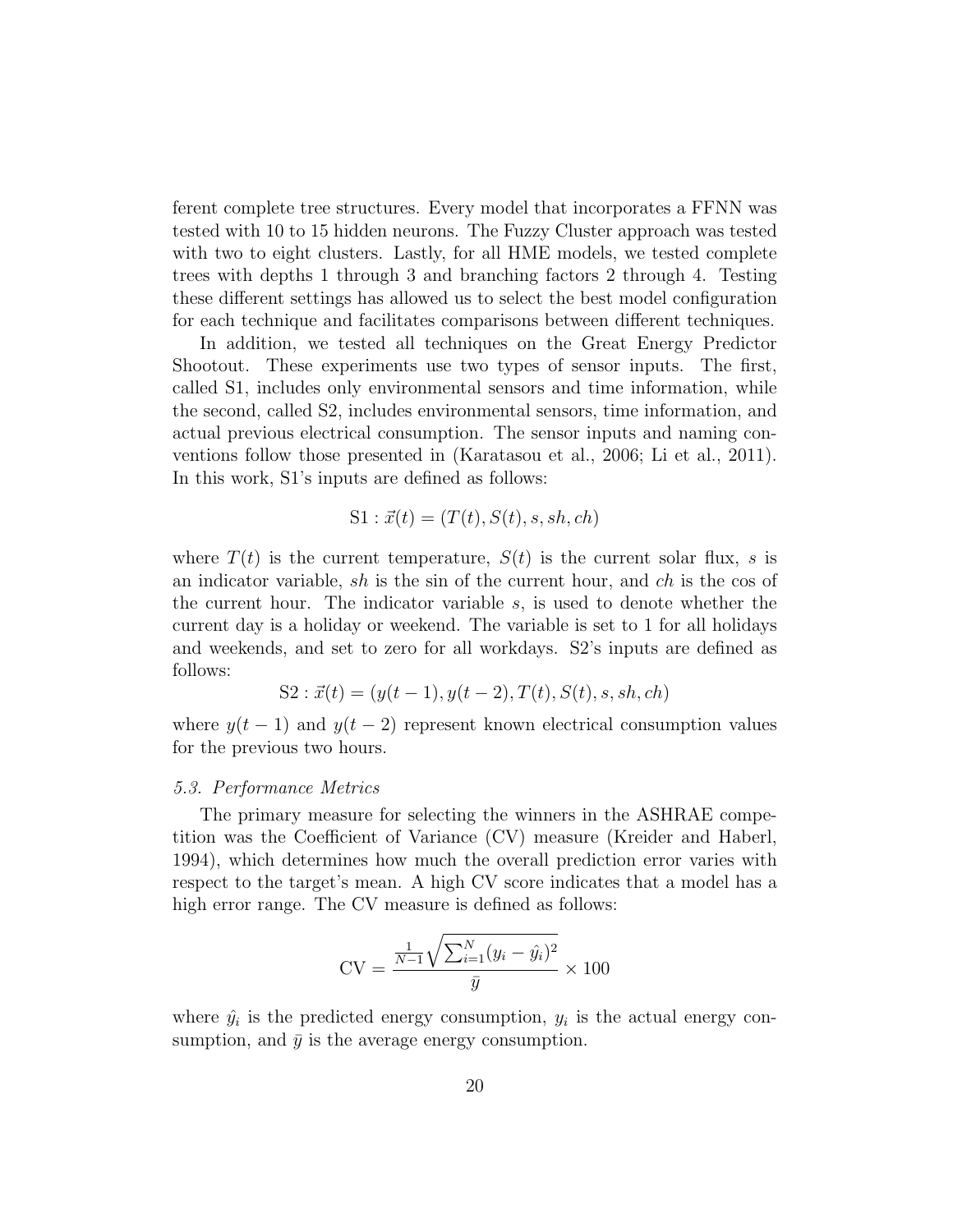A second metric, Mean Bias Error (MBE), was used to break ties within the competition. This metric establishes how likely a particular model is to over-estimate or under-estimate the actual energy consumption. A MBE closest to zero is preferred, because this means the model does not favor a particular trend in its prediction. The MBE measure is defined as follows:

$$
MBE = \frac{\frac{1}{N-1} \sum_{i=1}^{N} (y_i - \hat{y}_i)}{\bar{y}} \times 100
$$

where  $\hat{y}_i$ ,  $y_i$ , and  $\bar{y}$  represent the same components presented in the CV measure.

Another metric that is commonly used in the literature to assess regression accuracy is Mean Absolute Percentage of Error (MAPE) (Karatasou et al., 2006; Gonzalez and Zamarreno, 2005). The MAPE measure determines the percentage of error per prediction, and is defined as follows:

$$
MAPE = \frac{1}{N} \sum_{i=1}^{N} \frac{|y_i - \hat{y}_i|}{y_i} \times 100
$$

where  $\hat{y}_i$  and  $y_i$  represent the same components defined in the CV and MBE measures.

In this work, we use CV as our primary metric. MBE is the first tie breaker, and MAPE is the final tie breaker. We only take the tie breaker metrics into consideration when the CV metric does not measure a statistical difference between two techniques. If both original ASHRAE metrics are inconclusive, our decisions are based on the MAPE metric.

#### 6. Results

Our experimental results are organized in the following order: ASHRAE Shootout 1, Campbell Creek House 1, Campbell Creek House 2, and Campbell Creek House 3. Each subsection presents the best performing models from the 7 techniques. Following these result sections, we present a results summary, which presents the best general overall technique and highlights the key results for each data set.

# 6.1. Great Energy Prediction Shootout

For comparison purposes, we ran our 7 implemented machine learning techniques on the earlier Great Energy Prediction Shootout data set. The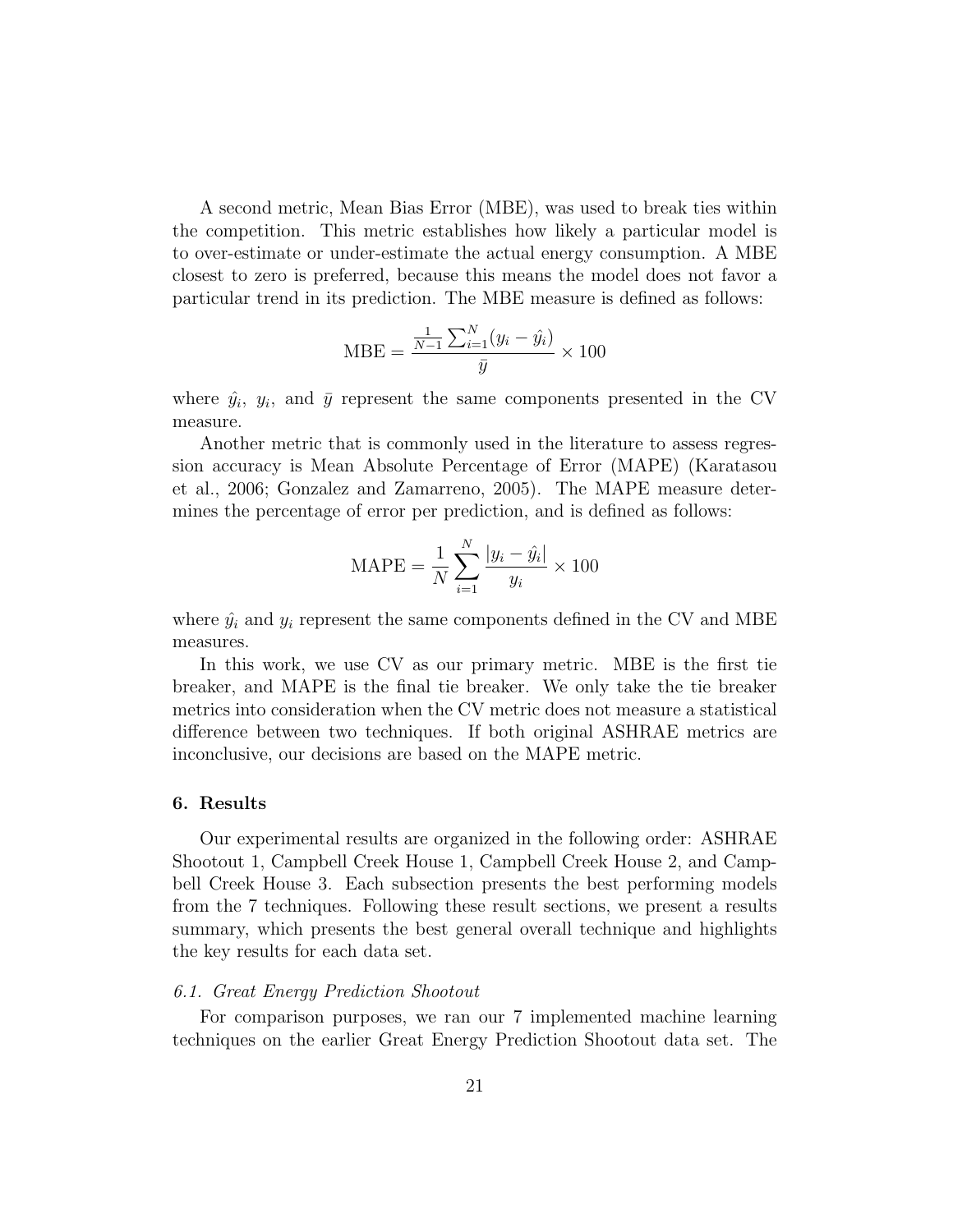| S1          |                  |                  |                   |             | S <sub>2</sub>  |                 |                 |
|-------------|------------------|------------------|-------------------|-------------|-----------------|-----------------|-----------------|
|             | $CV(\%)$         | $MBE(\%)$        | $MAPE(\%)$        |             | $CV(\%)$        | $MBE(\%)$       | $MAPE(\%)$      |
| Regression  | $14.12 \pm 0.00$ | $7.69 \pm 0.00$  | $13.41 \pm 0.00$  | Regression  | $4.07 \pm 0.00$ | $1.01 \pm 0.00$ | $2.86 \pm 0.00$ |
| <b>FFNN</b> | $11.29 \pm 0.00$ | $8.32{\pm}0.00$  | $9.14 {\pm} 0.00$ | <b>FFNN</b> | $2.93 \pm 0.00$ | $0.64 \pm 0.00$ | $1.77 \pm 0.00$ |
| SVR.        | $11.93 \pm 0.00$ | $8.95 \pm 0.00$  | $9.63 \pm 0.00$   | SVR.        | $3.97 \pm 0.00$ | $1.41 \pm 0.00$ | $2.31 \pm 0.00$ |
| $LS-SVM$    | $13.70 \pm 0.00$ | $10.32 \pm 0.00$ | $11.21 \pm 0.00$  | LS-SVM      | $6.35 \pm 0.00$ | $1.53 \pm 0.00$ | $4.50 \pm 0.00$ |
| HME-REG     | $14.11 \pm 0.00$ | $7.66 \pm 0.00$  | $13.40 \pm 0.00$  | HME-REG     | $4.05 \pm 0.00$ | $0.99 + 0.00$   | $2.85 \pm 0.00$ |
| HME-FFNN    | $11.49 \pm 0.00$ | $2.91 \pm 0.00$  | $9.73 \pm 0.00$   | HME-FFNN    | $2.75 + 0.00$   | $0.52 + 0.00$   | $1.60 + 0.00$   |
| FCM-FFNN    | $11.51 \pm 0.00$ | $8.71 + 0.00$    | $9.45 \pm 0.00$   | FCM-FFNN    | $2.71 \pm 0.00$ | $0.55 + 0.00$   | $1.61 \pm 0.00$ |

Table 1: Great Energy Prediction Shootout Results. Best results are shown in bold font.

results for these experiments are presented in Table 1. We are not able to make statistical claims about the difference between techniques, because the original competition presented only a single training and testing set. However, the S1 results indicate that a FFNN is the best predictor for electrical consumption. This finding is consistent with the existing literature (Kreider and Haberl, 1994). However, all methods except Linear Regression, HME with Linear Regression, and LS-SVM are competitive with the best three competition winners: CV – 10.36%, 11.78%, 12.79%.

The S2 results in Table 1 suggest that HME with FFNN and FCM with FFNN are better than the FFNN. The existing published results for the S2 inputs range from 2.44% to 3.65% (Karatasou et al., 2006; Li et al., 2011). From these results, we can conclude that Neural Network type methods perform best on this data set. We can also conclude that LS-SVM is the worst advanced technique, with Linear Regression and HME with Linear Regression being only slightly better.

#### 6.2. Campbell Creek House 1

Table 2 presents the results from applying all the techniques to House 1 with different Markov orders. These results illustrate which techniques perform the best on House 1 and the effects that different Markov orders have on these techniques. Almost all techniques increase in performance as the order increases. The three methods that do not increase in performance are FFNN, HME with FFNNs, and FCM with FFNNs. The FFNN results are not statistically different across all orders. The other two techniques show performance increases with order 2, but order 3 is not statistically different.

According to the CV metric, the best techniques are the order 2 SVR, order 2 LS-SVM, order 2 HME with FFNNs, and order 2 FCM with FFNNs. While the CV performance for the SVR model is not significantly different, its MBE error is statistically different from the other techniques, illustrating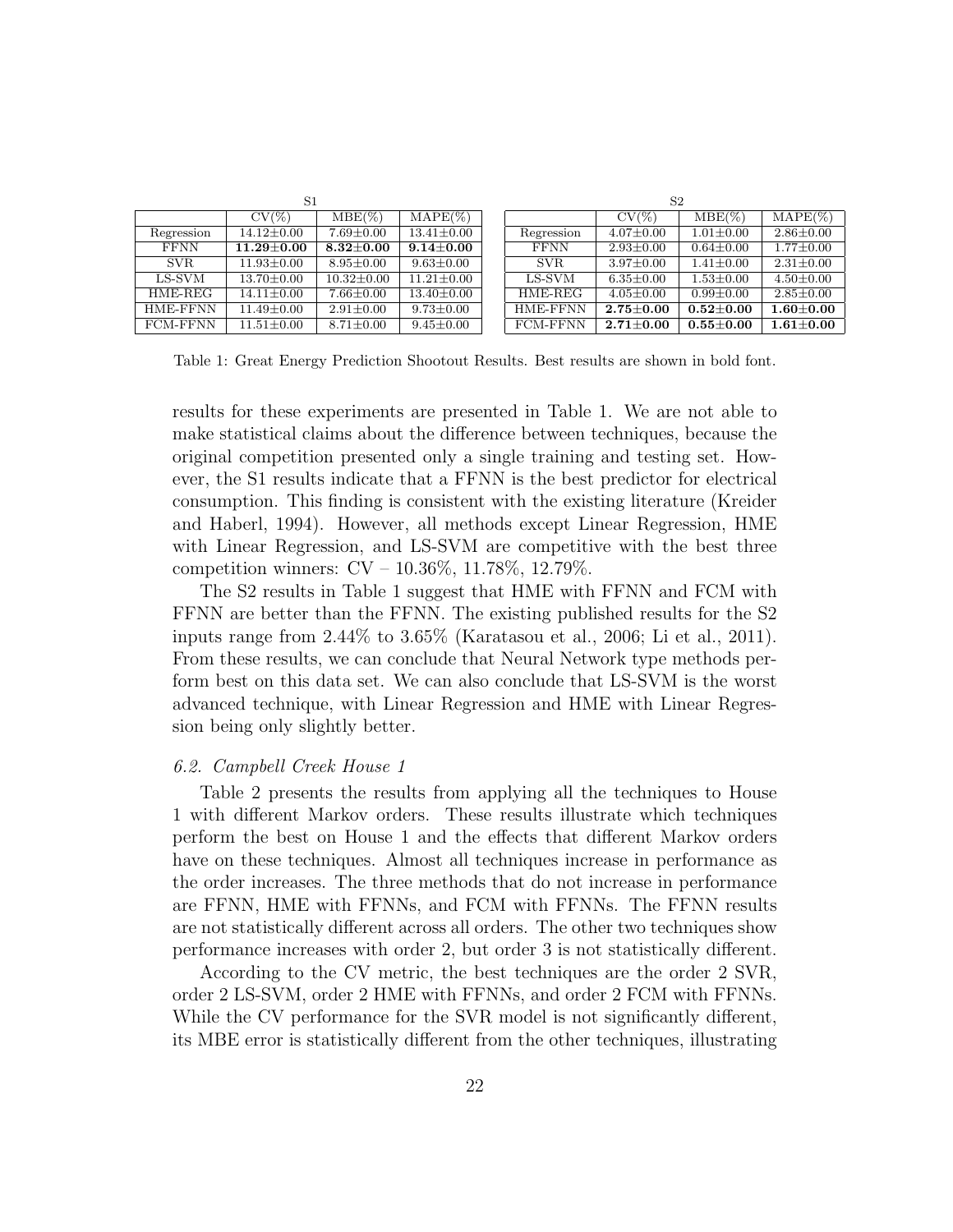House 1

|                 | vrger i          |                  |                  |  |  |  |  |  |
|-----------------|------------------|------------------|------------------|--|--|--|--|--|
|                 | $CV(\%)$         | $MBE(\%)$        | $MAPE(\%)$       |  |  |  |  |  |
| Regression      | $32.38 \pm 1.91$ | $-0.06 \pm 1.08$ | $30.52 \pm 1.41$ |  |  |  |  |  |
| <b>FFNN</b>     | $25.10 \pm 2.34$ | $0.66 \pm 1.43$  | $21.08 \pm 1.14$ |  |  |  |  |  |
| SVR.            | $24.60 \pm 1.78$ | $-2.46 \pm 0.95$ | $17.05 \pm 0.94$ |  |  |  |  |  |
| LS-SVM          | $23.39 \pm 1.26$ | $0.01 + 0.84$    | $18.21 + 0.89$   |  |  |  |  |  |
| HME-REG         | $32.35 \pm 1.82$ | $-0.05 \pm 1.02$ | $30.57 \pm 1.42$ |  |  |  |  |  |
| HME-FFNN        | $22.77 \pm 1.56$ | $0.15 \pm 0.98$  | $17.74 \pm 0.65$ |  |  |  |  |  |
| <b>FCM-FFNN</b> | $22.65 + 1.42$   | $0.81 + 0.95$    | $18.18 \pm 0.75$ |  |  |  |  |  |

| Order 1 |                  |                  | Order 2 |             |                  |                  |                  |
|---------|------------------|------------------|---------|-------------|------------------|------------------|------------------|
|         | $MBE(\%)$        | $MAPE(\%)$       |         |             | $CV(\%)$         | $MBE(\%)$        | $MAPE(\%)$       |
| .91     | $-0.06 \pm 1.08$ | $30.52 \pm 1.41$ |         | Regression  | $27.63 \pm 1.95$ | $-0.03 \pm 1.09$ | $26.18 \pm 1.51$ |
| .34     | $0.66 \pm 1.43$  | $21.08 \pm 1.14$ |         | <b>FFNN</b> | $24.32 \pm 2.61$ | $0.53 \pm 1.74$  | $22.28 + 2.67$   |
| .78     | $-2.46 \pm 0.95$ | $17.05 \pm 0.94$ |         | SVR.        | $21.58 \pm 1.40$ | $-1.41 \pm 0.89$ | $16.41 \pm 0.95$ |
| .26     | $0.01 \pm 0.84$  | $18.21 + 0.89$   |         | LS-SVM      | $20.05 + 0.81$   | $0.06 \pm 0.62$  | $16.11 \pm 0.85$ |
| .82     | $-0.05 \pm 1.02$ | $30.57 \pm 1.42$ |         | HME-REG     | $27.60 \pm 2.13$ | $-0.03 \pm 1.01$ | $26.11 \pm 1.67$ |
| .56     | $0.15 \pm 0.98$  | $17.74 \pm 0.65$ |         | HME-FFNN    | $20.15 \pm 1.65$ | $0.46 \pm 0.93$  | $17.07 \pm 1.19$ |
| .42     | $0.81 \pm 0.95$  | $18.18 \pm 0.75$ |         | FCM-FFNN    | $20.53 \pm 1.76$ | $0.74 \pm 0.87$  | $17.57 \pm 1.42$ |
|         |                  |                  |         |             |                  |                  |                  |

| Order 3         |                  |                  |                  |  |  |  |  |
|-----------------|------------------|------------------|------------------|--|--|--|--|
|                 | $CV(\%)$         | $MBE(\%)$        | $MAPE(\%)$       |  |  |  |  |
| Regression      | $26.27 \pm 1.19$ | $-0.11 \pm 1.45$ | $24.33 \pm 0.96$ |  |  |  |  |
| <b>FFNN</b>     | $25.24 \pm 1.59$ | $1.00 \pm 1.05$  | $22.29 \pm 1.81$ |  |  |  |  |
| SVR.            | $21.32 \pm 1.32$ | $-1.50 \pm 0.80$ | $15.48 \pm 0.87$ |  |  |  |  |
| LS-SVM          | $20.36 \pm 1.46$ | $0.11 \pm 0.63$  | $15.73 \pm 1.11$ |  |  |  |  |
| HME-REG         | $26.14 \pm 1.10$ | $-0.08 \pm 1.44$ | $24.21 \pm 0.93$ |  |  |  |  |
| HME-FFNN        | $20.39 \pm 1.67$ | $0.70 \pm 0.92$  | $17.09 \pm 0.81$ |  |  |  |  |
| <b>FCM-FFNN</b> | $21.03 \pm 1.29$ | $0.47 \pm 1.49$  | $18.27 \pm 1.06$ |  |  |  |  |

Table 2: Results for all techniques applied to Campbell Creek House 1. Best results are shown in bold font.

that it has potential to perform much poorer than the other three techniques. In addition, the other three techniques do not have significantly different MBE results. Even though the second tie-breaker metric does not indicate a single best model, the third tie-breaker (MAPE) shows clearly that LS-SVM has the best MAPE measure and is statistically different from HME with FFNNs and FCM with FFNNs. Therefore, LS-SVM is the best model for predicting next hour energy consumption for House 1.

#### 6.3. Campbell Creek House 2

The results for House 2 (Table 3) show a different performance trend as the Markov order increases, compared to House 1. While most techniques illustrated an increase in performance on House 1 as the order increased, these techniques only present small improvements on House 2. The improvements are only statistically significant for the baseline Linear Regression technique and order 3 SVR.

Given the minimal performance gains from the increasing orders and the CV results for House 2, the best techniques are order 1 LS-SVM and Order 1 FCM with FFNNs. The order 1 models are selected over the Order 2 and 3 models, because the three models are not statistically different within an acceptable confidence, and higher order models are much more complex. The higher order models are more complex because as the number of inputs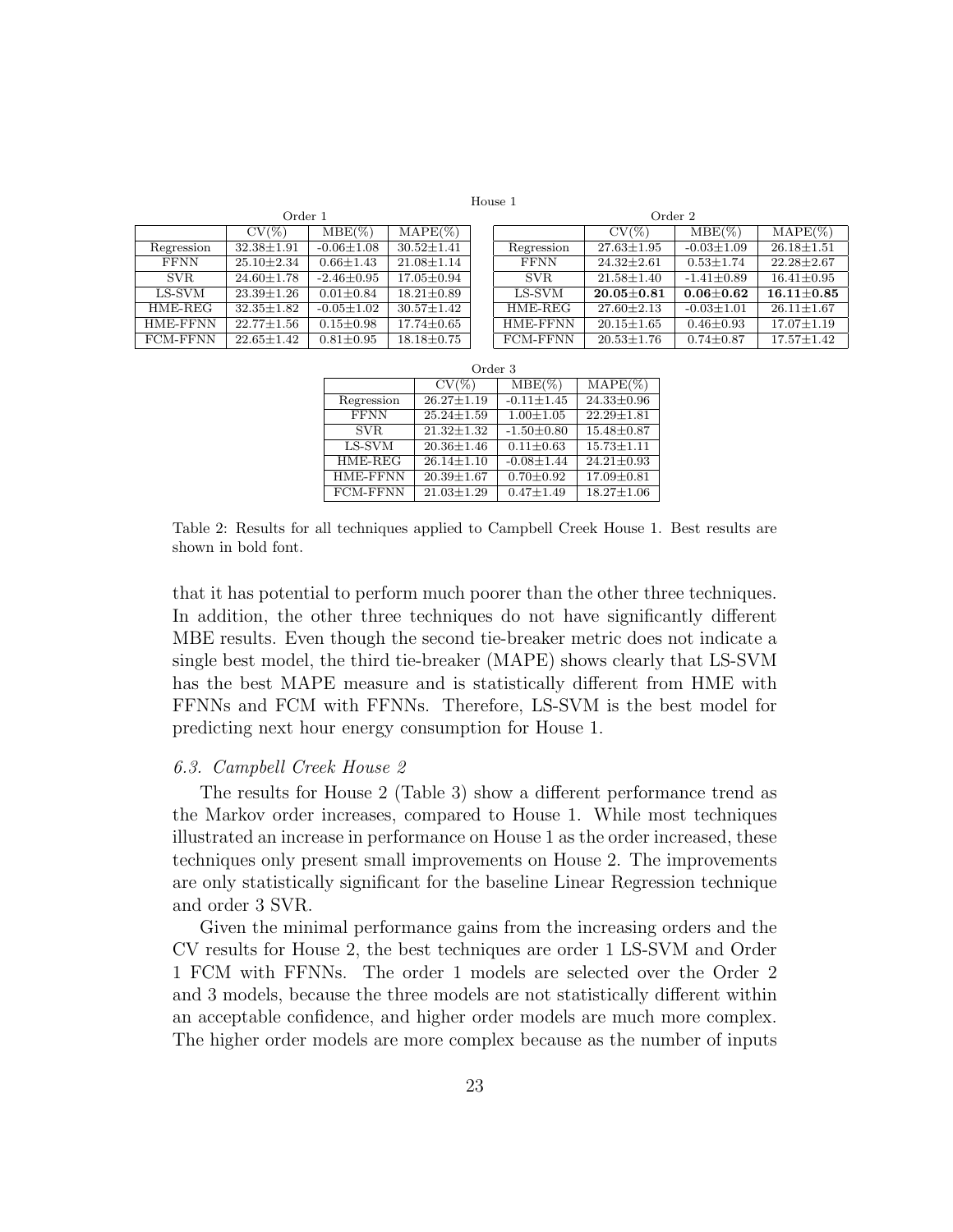House 2

| Order 1         |                    |                  |                      | Order 2         |                  |                  |                  |
|-----------------|--------------------|------------------|----------------------|-----------------|------------------|------------------|------------------|
|                 | $CV(\%)$           | $MBE(\%)$        | $MAPE(\%)$           |                 | $CV(\%)$         | $MBE(\%)$        | $MAPE(\%)$       |
| Regression      | $36.73 \pm 2.26$   | $-0.13 \pm 1.00$ | $31.01 \pm 3.48$     | Regression      | $34.15 \pm 1.66$ | $0.05 \pm 1.61$  | $28.36 \pm 3.72$ |
| <b>FFNN</b>     | $33.24 \pm 1.26$   | $0.50 \pm 0.91$  | $27.28 \pm 3.12$     | <b>FFNN</b>     | $33.83 \pm 1.98$ | $0.21 \pm 1.45$  | $27.07 \pm 4.14$ |
| <b>SVR</b>      | $30.36 \pm 1.83$   | $-2.95 \pm 1.03$ | $20.44 \pm 2.81$     | <b>SVR</b>      | $29.22 \pm 1.06$ | $-3.00 \pm 1.12$ | $19.42 + 3.27$   |
| LS-SVM          | $27.88 {\pm} 1.24$ | $-0.05 \pm 0.91$ | $20.47 \pm 2.37$     | LS-SVM          | $27.43 \pm 1.90$ | $0.20 \pm 1.03$  | $20.17 + 2.26$   |
| HME-REG         | $35.82 \pm 1.04$   | $0.15 \pm 0.88$  | $30.48 \pm 3.20$     | HME-REG         | $34.15 \pm 1.74$ | $0.14 \pm 1.38$  | $28.29 \pm 3.86$ |
| HME-FFNN        | $29.30 \pm 1.28$   | $0.09 \pm 1.01$  | $22.71 + 2.92$       | <b>HME-FFNN</b> | $28.17 \pm 2.04$ | $0.26 \pm 0.58$  | $22.43 \pm 2.44$ |
| <b>FCM-FFNN</b> | $28.14 + 1.21$     | $0.40 + 0.97$    | $21.96 \!\pm\! 2.74$ | <b>FCM-FFNN</b> | $28.34 \pm 1.67$ | $-0.20 + 1.27$   | $22.30 + 3.28$   |

| Order 3         |                  |                  |                  |  |  |  |
|-----------------|------------------|------------------|------------------|--|--|--|
|                 | $CV(\%)$         | $MBE(\%)$        | $MAPE(\%)$       |  |  |  |
| Regression      | $33.15 \pm 1.33$ | $-0.02 \pm 0.96$ | $27.87 \pm 2.40$ |  |  |  |
| <b>FFNN</b>     | $34.23 \pm 1.63$ | $2.01 \pm 2.45$  | $29.62 \pm 2.16$ |  |  |  |
| SVR.            | $28.59 \pm 2.05$ | $-2.33 \pm 1.09$ | $19.58 \pm 2.07$ |  |  |  |
| LS-SVM          | $27.68 \pm 1.91$ | $-0.02 + 1.71$   | $20.23 \pm 2.56$ |  |  |  |
| HME-REG         | $33.20 \pm 1.32$ | $-0.08 \pm 0.97$ | $27.95 \pm 2.31$ |  |  |  |
| <b>HME-FFNN</b> | $29.64 \pm 2.21$ | $-0.12 \pm 1.64$ | $24.81 \pm 0.38$ |  |  |  |
| <b>FCM-FFNN</b> | $28.94 \pm 1.46$ | $0.45 + 1.27$    | $22.76 \pm 2.03$ |  |  |  |

Table 3: Results for all techniques applied to Campbell Creek House 2. Best results are show in bold font.

increases, the total number of parameters to estimate increases. A more complex model has less potential to generalize to new examples, which makes it less desirable when simpler models provide equal performance. In addition, the tie breaker measures MBE and MAPE are not statistically different for all orders.

# 6.4. Campbell Creek House 3

The results for House 3, shown in Table 4, present the same trend as the House 2 results. As the order increases, most techniques have minimal or no performance gains. The only models that present statistically significant improvements are order 3 SVR and order 2 LS-SVM. The order 3 SVR shows improvement in the CV measure, while the order 2 LS-SVM presents improvement in the MAPE measure. All other models are not statistically different within a reasonable confidence range across the different orders.

According to the results in Table 4, order 3 SVR's CV value is statistically different from every model except order 2 and 3 LS-SVMs' CV values. In addition, order 1 LS-SVM's CV value is not statistically different from all HME with FFNN models and FCM with FFNN models, but the CV values for orders 2 and 3 are statistically better. Therefore, order 2 LS-SVM and order 3 SVR are the best models based on the CV measure. The order 3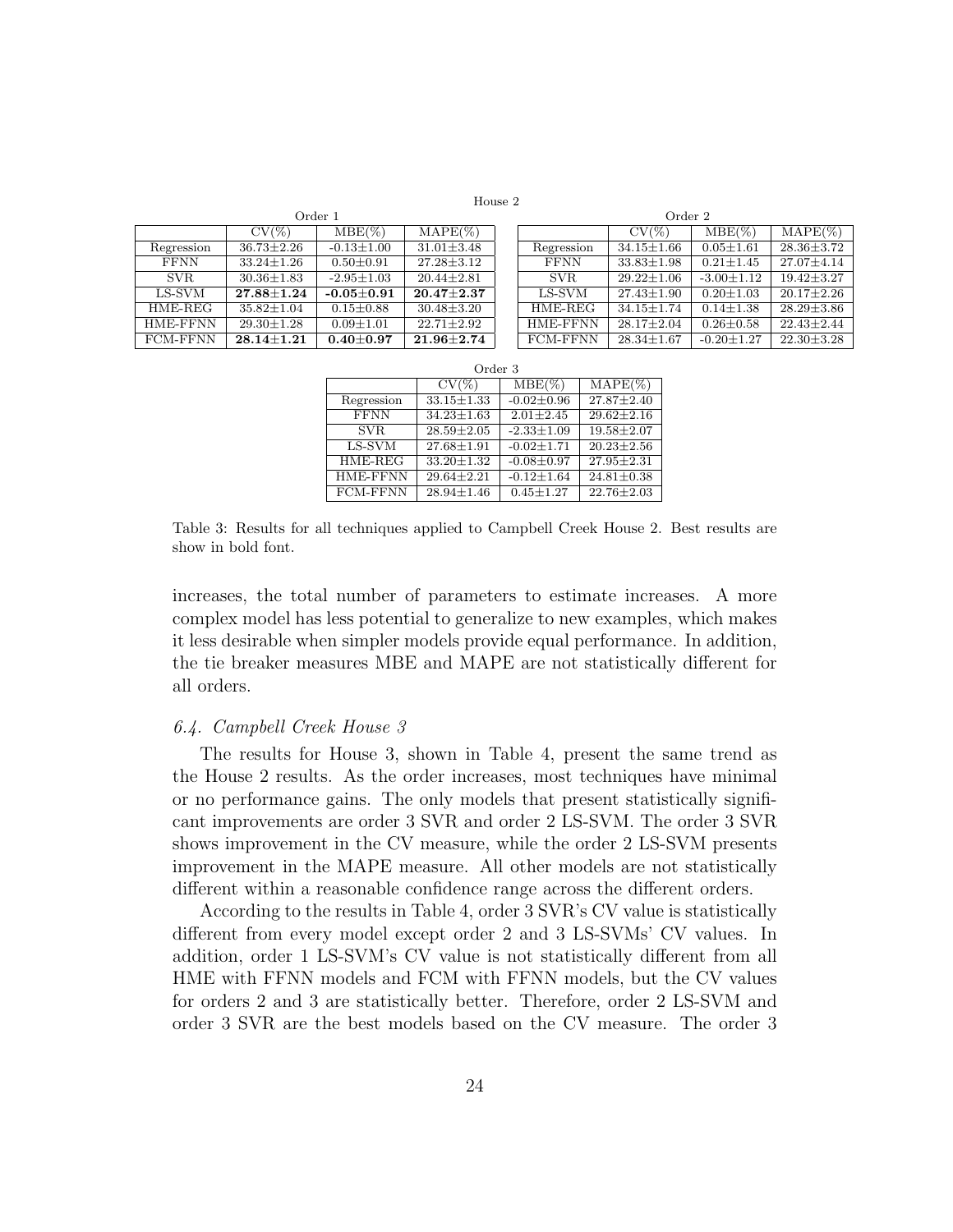House 3

|                 | vrger i          |                  |                  |  |  |  |  |
|-----------------|------------------|------------------|------------------|--|--|--|--|
|                 | $CV(\%)$         | $MBE(\%)$        | $MAPE(\%)$       |  |  |  |  |
| Regression      | $40.07 \pm 2.21$ | $0.07 \pm 1.15$  | $32.49 \pm 1.88$ |  |  |  |  |
| <b>FFNN</b>     | $37.15 \pm 1.57$ | $0.35 \pm 2.03$  | $28.92 \pm 2.55$ |  |  |  |  |
| SVR.            | $33.71 \pm 1.72$ | $-3.36 \pm 0.99$ | $21.49 \pm 1.80$ |  |  |  |  |
| LS-SVM          | $31.60 \pm 2.07$ | $-0.15 \pm 1.10$ | $22.25 \pm 1.33$ |  |  |  |  |
| HME-REG         | $39.17 + 2.17$   | $0.33 \pm 1.38$  | $31.72 \pm 2.07$ |  |  |  |  |
| HME-FFNN        | $32.98 \pm 1.28$ | $-0.12 \pm 0.84$ | $23.99 \pm 1.63$ |  |  |  |  |
| <b>FCM-FFNN</b> | $33.03 \pm 1.67$ | $0.93 \pm 1.52$  | $25.28 + 2.14$   |  |  |  |  |

| Order 1 |                  |                  | Order 2         |                  |                  |                  |
|---------|------------------|------------------|-----------------|------------------|------------------|------------------|
|         | $MBE(\%)$        | $MAPE(\%)$       |                 | $CV(\%)$         | $MBE(\%)$        | $MAPE(\%)$       |
| .21     | $0.07 \pm 1.15$  | $32.49 \pm 1.88$ | Regression      | $39.26 \pm 4.19$ | $0.11 \pm 1.86$  | $31.34 \pm 2.58$ |
| .57     | $0.35 \pm 2.03$  | $28.92 \pm 2.55$ | <b>FFNN</b>     | $38.02 \pm 2.49$ | $2.05 \pm 2.67$  | $29.83 \pm 2.02$ |
| .72     | $-3.36 \pm 0.99$ | $21.49 + 1.80$   | SVR.            | $32.38 \pm 2.96$ | $-3.12 \pm 1.73$ | $20.72 \pm 1.38$ |
| .07     | $-0.15 \pm 1.10$ | $22.25 + 1.33$   | LS-SVM          | $30.66 \pm 2.53$ | $-0.05 \pm 0.93$ | $21.33 \pm 1.40$ |
| .17     | $0.33 \pm 1.38$  | $31.72 \pm 2.07$ | HME-REG         | $38.48 \pm 4.34$ | $1.03 \pm 1.72$  | $30.53 \pm 3.07$ |
| .28     | $-0.12 \pm 0.84$ | $23.99 \pm 1.63$ | HME-FFNN        | $32.99 + 2.17$   | $1.07 \pm 1.17$  | $24.76 \pm 1.94$ |
| .67     | $0.93 + 1.52$    | $25.28 + 2.14$   | <b>FCM-FFNN</b> | $32.92 + 2.49$   | $0.76 + 2.03$    | $24.20 + 2.06$   |

| Order 3         |                  |                  |                  |  |  |  |
|-----------------|------------------|------------------|------------------|--|--|--|
|                 | $CV(\%)$         | $MBE(\%)$        | $MAPE(\%)$       |  |  |  |
| Regression      | $38.53 \pm 3.47$ | $0.15 \pm 1.22$  | $30.49 \pm 2.15$ |  |  |  |
| <b>FFNN</b>     | $38.58 \pm 2.07$ | $-0.08 \pm 2.46$ | $30.57 \pm 2.51$ |  |  |  |
| SVR.            | $31.88 + 2.01$   | $-2.84 + 0.97$   | $20.47 \pm 1.69$ |  |  |  |
| LS-SVM          | $30.78 + 2.56$   | $-0.21 + 1.04$   | $21.36 + 1.50$   |  |  |  |
| HME-REG         | $38.22 \pm 3.58$ | $1.20 + 1.49$    | $29.52 + 2.47$   |  |  |  |
| HME-FFNN        | $33.34 \pm 1.83$ | $1.09 + 1.24$    | $25.15 \pm 2.13$ |  |  |  |
| <b>FCM-FFNN</b> | $33.66 \pm 2.09$ | $1.17 \pm 1.30$  | $25.51 \pm 1.72$ |  |  |  |

Table 4: Results for all techniques applied to Campbell Creek House 3. Best results are shown in bold font.

LS-SVM model is excluded because it is not statistically different from the simpler order 2 model.

Note that the House 3 results indicate that SVR demonstrates a large MBE measure for all Markov orders. This means that the SVR model is removed from consideration based on the second tie-breaker measure. Therefore, the best technique for predicting next hour energy consumption for House 3 is LS-SVMs.

#### 6.5. Results Summary

Our findings indicate that FFNN performs best on the original ASHRAE Shootout data set, which is consistent with the literature. However, our results for S2 indicate that other Neural Network methods might perform better. This is consistent with the recent work in (Li et al., 2011).

Our findings also indicate that traditional methods, such as FFNN, are not the best overall method for predicting future residential electrical consumption. In fact, on House 3 the FFNN's performance is extremely close to the baseline performance established by Linear Regression. Traditional methods perform better on House 1 and 2, but not as well as other techniques.

Despite traditional methods not performing as well on the residential data sets, our results establish that FCM with FFNN, HME with FFNN, and LS-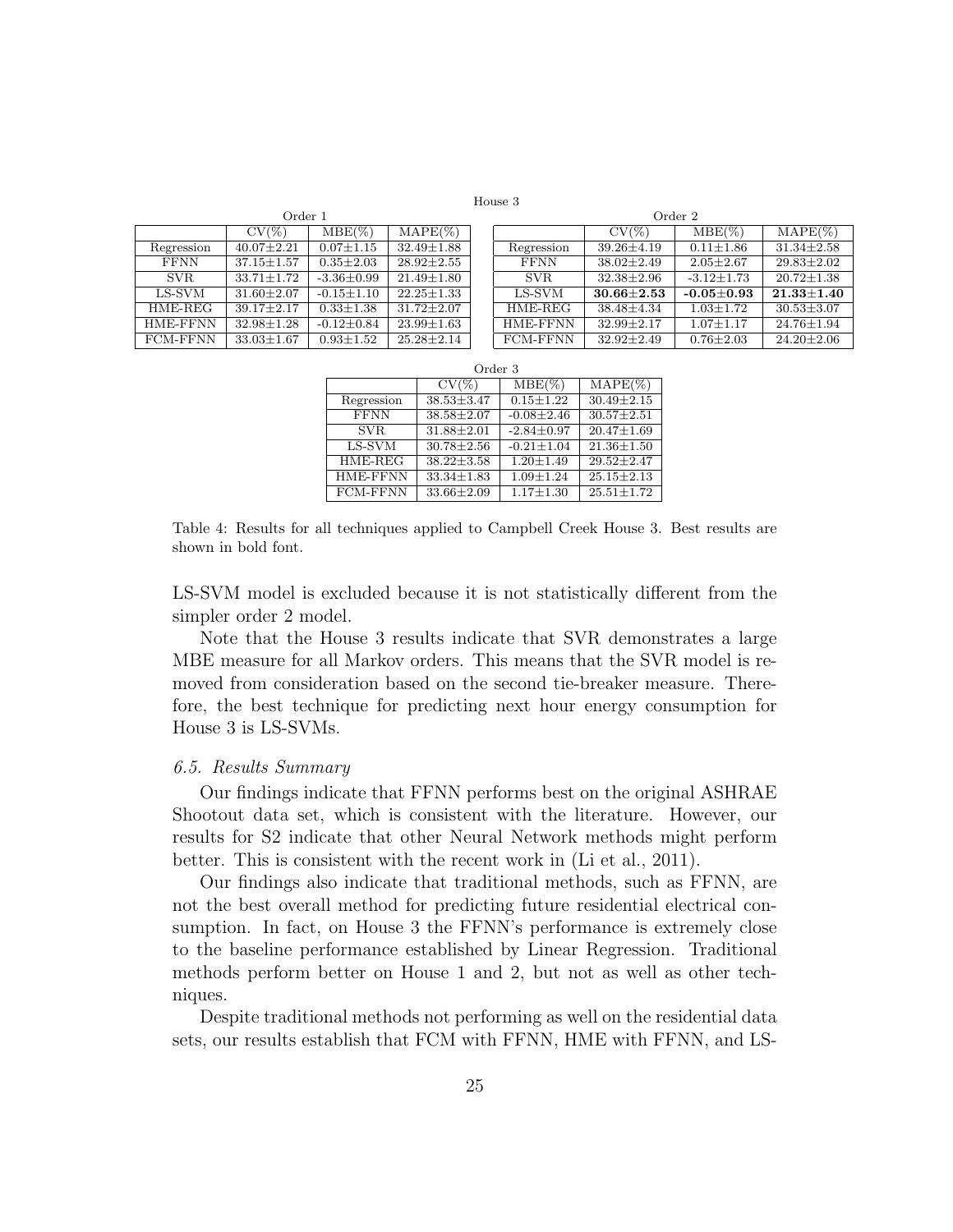

Figure 2: This figure presents one week of electrical consumption for all three residential homes, from the second week in September, 2010.

SVM work well on all three houses. However, LS-SVM is statistically the best technique at predicting future residential electrical consumption over the next hour.

# 7. Discussion

The different performance results for each house stem from the fact that each house is fundamentally different. These physical differences make each house have a very different energy response pattern, even though each house is automated to run exactly the same schedule. Figure 2 illustrates the electrical consumption for a single week in September. The complexity of the energy patterns exhibited by Houses 2 and 3 make them harder to predict than House 1. The figure shows that House 3 is prone to sudden drops in electrical consumption, while House 2's electrical consumption fluctuates much more frequently. House 1 may appear to fluctuate as sharply as House 2, but the fluctuations are much less on average. The physical differences certainly impact the physical sensor data as well.

The results from the Great Energy Predictor Shootout and results from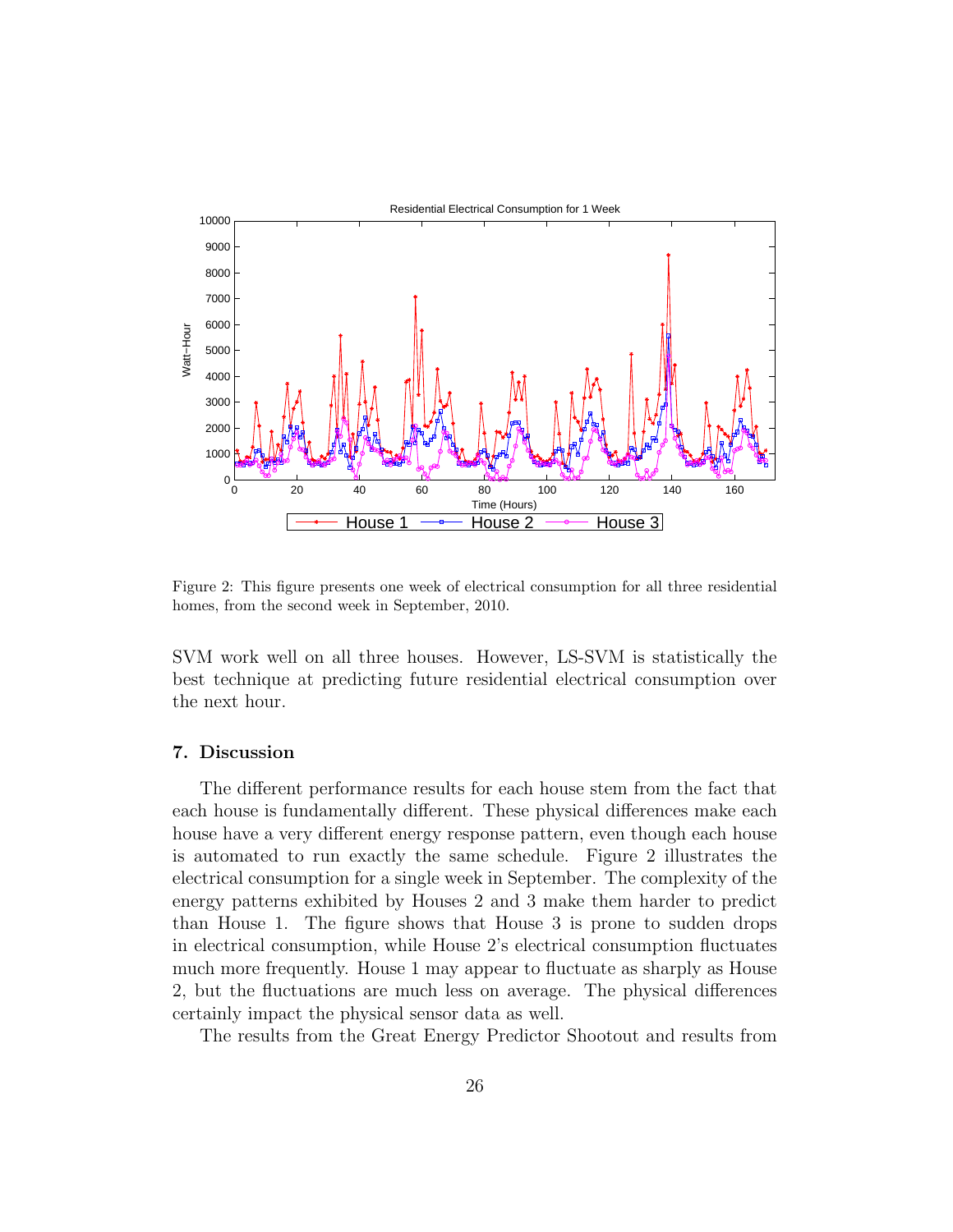predicting electrical consumption in other commercial buildings have established expected ranges for good CV values – on the order of 2% to 13%, according to the existing literature. The results are clearly dependent on the input variables, but a learning approach is generally considered acceptable if it is within that range. However, we note that our residential results are not within this range. These results are not due to the learning approaches being implemented incorrectly or poorly. In fact, all learning approaches are implemented using existing or modified software packages. The LS-SVM implementation is from LS-SVMlab (Suykens et al., 2002a), the SVR implementation is from LIBSVM (Chang and Lin, 2011), the HME implementation uses modified software provided by the authors of (Martin et al., 2004), and all remaining learning systems are implemented using existing MATLAB modules provided by Mathworks. Considering the reasonable performance of these same techniques on the Great Energy Prediction Shootout data set (Table 1) and the fact that all techniques are built using established software, the only possible cause for not matching the established CV range is that each house has more complex energy usage patterns than typical commercial buildings.

Comparing the residential electrical consumption (Figure 2) with the commercial electrical consumption (Figure 3) shows that commercial buildings have fairly stable usage patterns and less sudden change than residential buildings. The reason for this difference is based purely on the size of the buildings, and the fact that small variations in consumption do not significantly affect the overall consumption. A larger building will obviously consume more electricity and contain more people, which means that the actions of a few individuals turning on lights or using additional electricity will have very little effect on the buildings' consumption trend. However, in a smaller building, minor changes to the environment can cause noticeable effects. For example, turning all the lights on in most houses will cause more noticeable fluctuation than turning on the equivalent number of lights in a commercial building.

In addition, residential buildings exhibit more complex usage patterns. Figure 4 illustrates three weeks of measured electrical consumption for House 3. The usage patterns are very similar for the first two weeks and share similar highs and minimums. However, the usage pattern completely changes during the third week (hours 315 through 500). This variability is mostly dependent upon the house's ability to produce solar power and how much solar power the house is able to produce. While this figure illustrates changes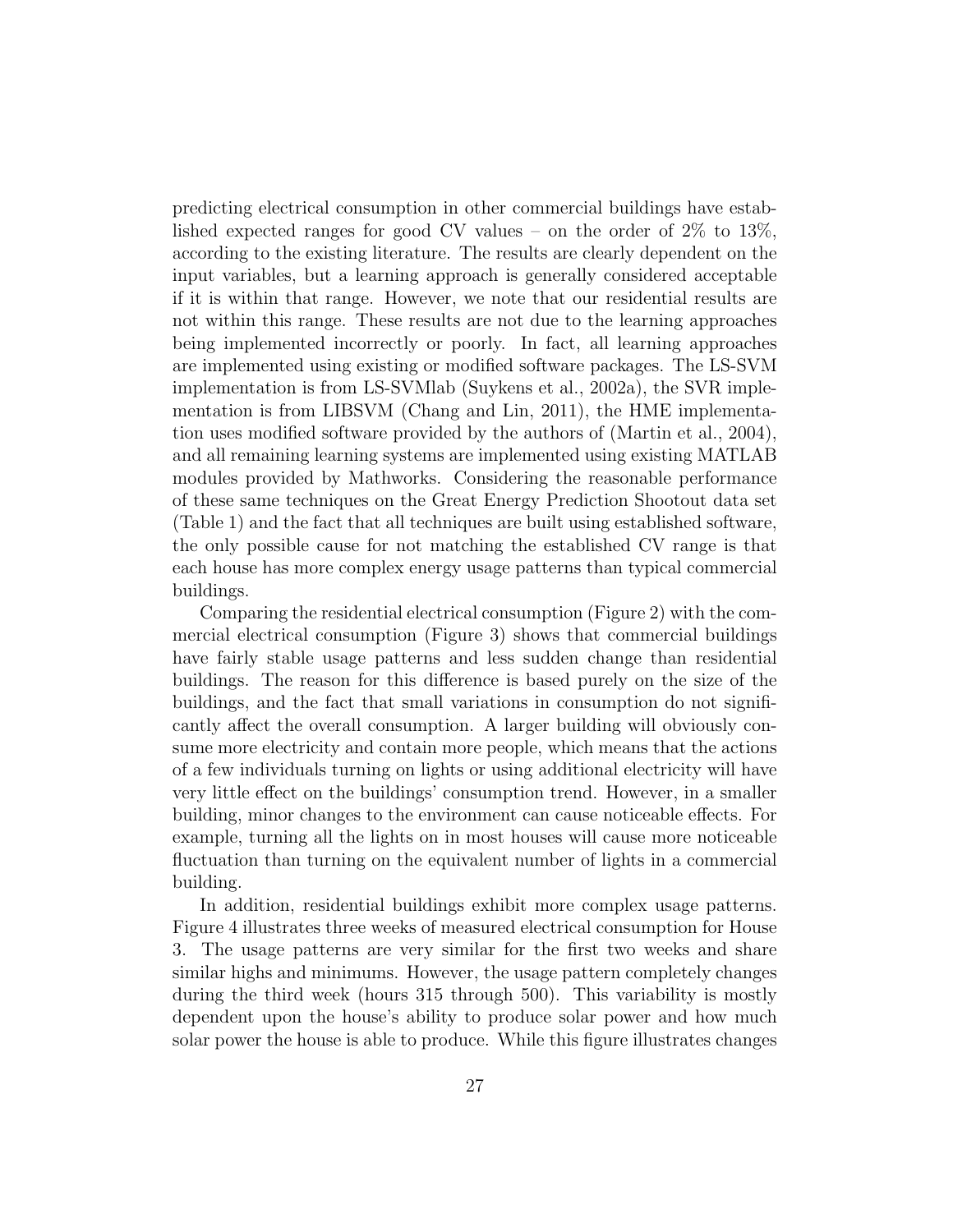

Figure 3: One week of electrical consumption for the Great Energy Prediction Shootout building, from the second week in September, 1989.

in consumption patterns for House 3, changes in consumption patterns are not unique to House 3 and also occur in Houses 1 and 2; the pattern changes are just more pronounced in House 3.

The Great Energy Prediction Shootout data set does contain changes in consumption patterns, but these changes correspond with holidays, weekends, and normal vacation periods. On the other hand, the changes in these residential homes is dependent on environmental variables and changes in occupant behavior. Thus, these three homes provide a rich and interesting data set for modeling energy prediction that is more challenging than the currently available commercial data sets.

According to the results presented in Tables 2, 3, and 4, changing the Markov order had varying affects. Most techniques applied to House 1 showed a statistically significant performance increase as the order was increased from 1 to 2. On House 1, fewer techniques present improvement by increasing the order even further. However, most techniques applied to Houses 2 and 3 show very little or no performance gains as the order increases. On House 2 only Linear Regression shows statistically significant improvements by increasing the order. In addition, only two techniques show statistically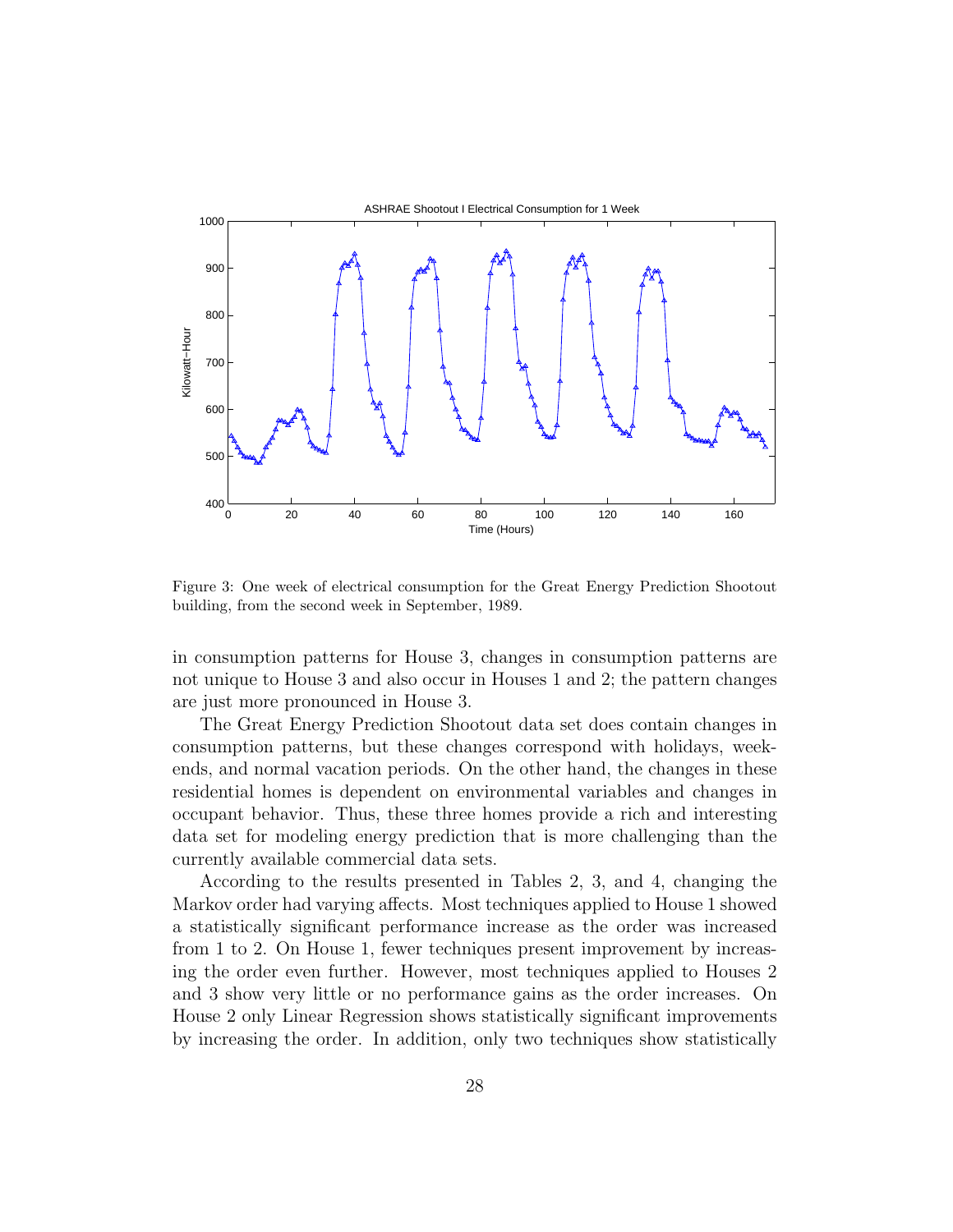

Figure 4: Three weeks of electrical consumption for House 3, starting from the second week in September, 2010.

significant improvement on House 3: LS-SVM and SVR.

There are two possible explanations for these results. First, the temporal dependencies could extend back much further in time than order 3. Second, the consumption patterns could change often enough that increasing the past observations does not help predict future consumption. The first option is possible, but requires further testing and evaluation. However, extending the order further without removing irrelevant inputs may cause most models to perform worse than the ones with smaller orders, due to overfitting. Therefore, this requires testing higher orders and determining the most relevant inputs for predicting electrical consumption. We are actively exploring methods for determining the most relevant inputs, but reporting these results is beyond the scope of this paper.

The second option is the most plausible explanation. Houses 2 and 3 change consumption patterns fairly often, and are dependent on future events that are not always represented within past observations. For example, House 3's ability to generate solar power is dependent on external weather events that are not guaranteed to follow a regular pattern. However, House 2 is more difficult to explain. House 2's consumption pattern changes regularly, except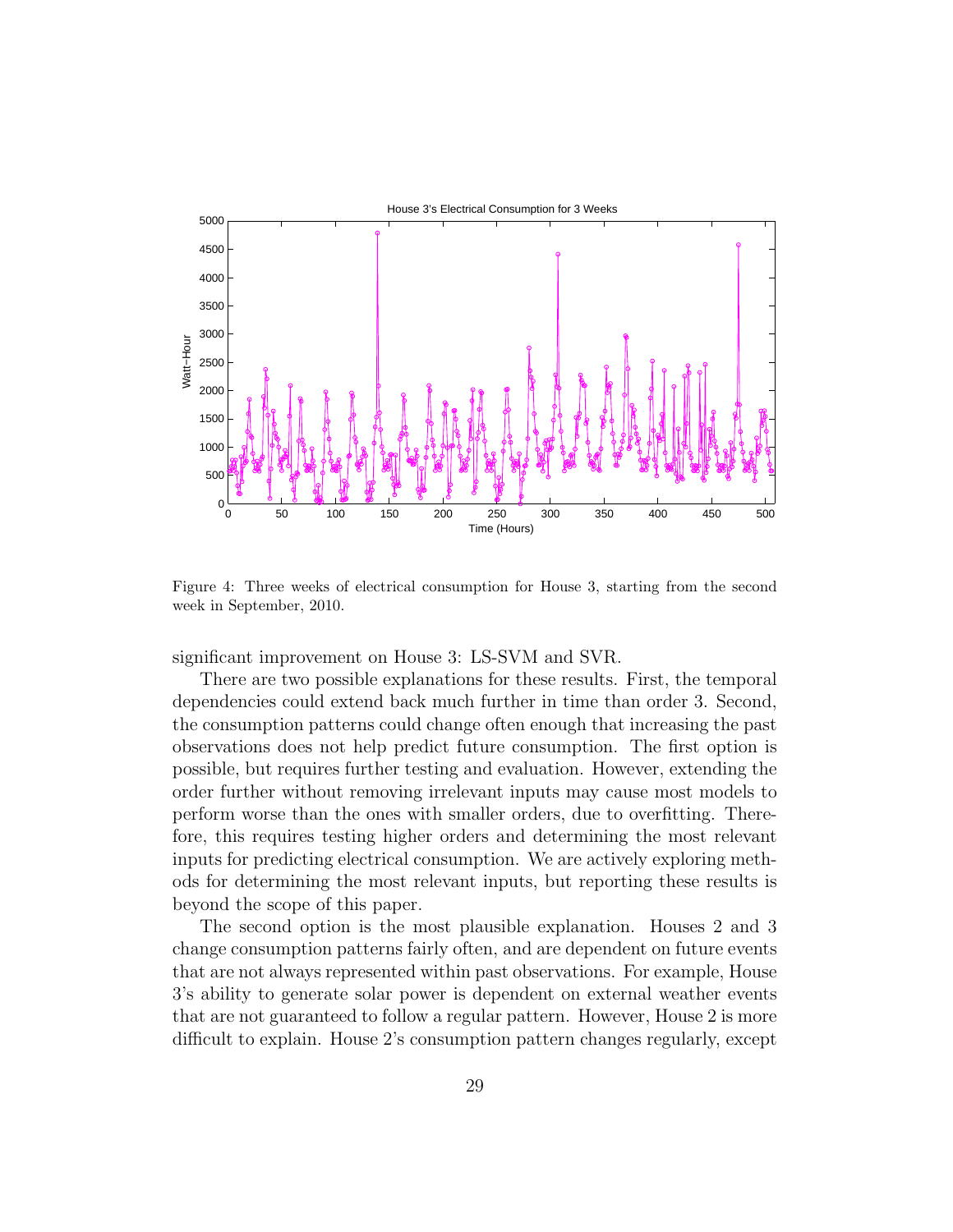ASHRAE Shootout

| S1              |                   |                  |                   | S <sub>2</sub>  |                   |                  |                 |
|-----------------|-------------------|------------------|-------------------|-----------------|-------------------|------------------|-----------------|
|                 | $CV(\%)$          | $MBE(\%)$        | $MAPE(\%)$        |                 | $CV(\%)$          | $MBE(\%)$        | $MAPE(\%)$      |
| Regression      | $13.26 \pm 0.16$  | $-0.02 \pm 0.43$ | $11.64 \pm 0.11$  | Regression      | $4.01 \pm 0.35$   | $0.00 \pm 0.27$  | $2.71 \pm 0.08$ |
| <b>FFNN</b>     | $8.81 {\pm} 0.17$ | $0.01 + 0.10$    | $7.10 \pm 0.09$   | <b>FFNN</b>     | $2.29 \pm 0.16$   | $0.06 \pm 0.12$  | $1.51 \pm 0.05$ |
| SVR.            | $9.16 \pm 0.23$   | $0.05 \pm 0.04$  | $7.48 \pm 0.12$   | <b>SVR</b>      | $3.27 \pm 0.36$   | $0.09 + 0.16$    | $1.90 \pm 0.12$ |
| LS-SVM          | $8.85 \pm 0.18$   | $0.02 \pm 0.21$  | $6.95 {\pm} 0.21$ | LS-SVM          | $3.77 \pm 0.44$   | $-0.07 \pm 0.08$ | $2.13 \pm 0.20$ |
| HME-REG         | $13.26 \pm 0.15$  | $0.03 \pm 0.41$  | $11.65 \pm 0.10$  | HME-REG         | $4.01 \pm 0.35$   | $0.01 \pm 0.29$  | $2.70 \pm 0.10$ |
| HME-FFNN        | $8.74 {\pm} 0.22$ | $-0.02 \pm 0.04$ | $7.00 \pm 0.11$   | <b>HME-FFNN</b> | $2.20 {\pm} 0.19$ | $-0.03 \pm 0.07$ | $1.39 + 0.01$   |
| <b>FCM-FFNN</b> | $8.74 + 0.26$     | $0.05 + 0.24$    | $6.99 + 0.21$     | <b>FCM-FFNN</b> | $2.17+0.17$       | $0.01 + 0.11$    | $1.38 + 0.00$   |

Table 5: Great Energy Prediction Shootout results using 3-Folds. The data set's order was randomized before being divided into folds. Each test set has approximately the same number of examples as the original competition test set. Best results are shown in bold font.

that there are periods where the electrical consumption sporadically increases more than the normal trends. These instantaneous changes in patterns are not represented by past observations, which means increasing the order will not necessarily help.

Our residential results establish that LS-SVM is the best technique from the ones we explored. However, the Shootout results establish that this technique only performs better than HME with Linear Regression and Linear Regression alone. Clearly the LS-SVM model fails to generalize to the Shootout testing data. The model failed to generalize because the provided training data is not general. The electrical response signal for the training data and testing data are statistically different, but LS-SVM uses every training example to help define its model. This means that the LS-SVM builds a model that expects the testing response to resemble the observed training reponse. However, in this situation the electrical consumption pattern changes and the LS-SVM model is not able to predict these changes. We were able to test this idea by randomizing the Shootout training and testing data, such that the sets were more similar.

Our experiments with this modified data set show a performance increase for most techniques (Table 5). More importantly, LS-SVM is now a more competitive learning algorithm on this data set when presented with a more general training set. In our residential experiments, we shuffled the data sets before dividing the data into folds. This allowed us to perform all experiments with training and testing data sets that covered a wide range of different scenarios. Ultimately, we plan to train all methods on the entire 2010 Campbell Creek data set and perform tests on the entire 2011 Campbell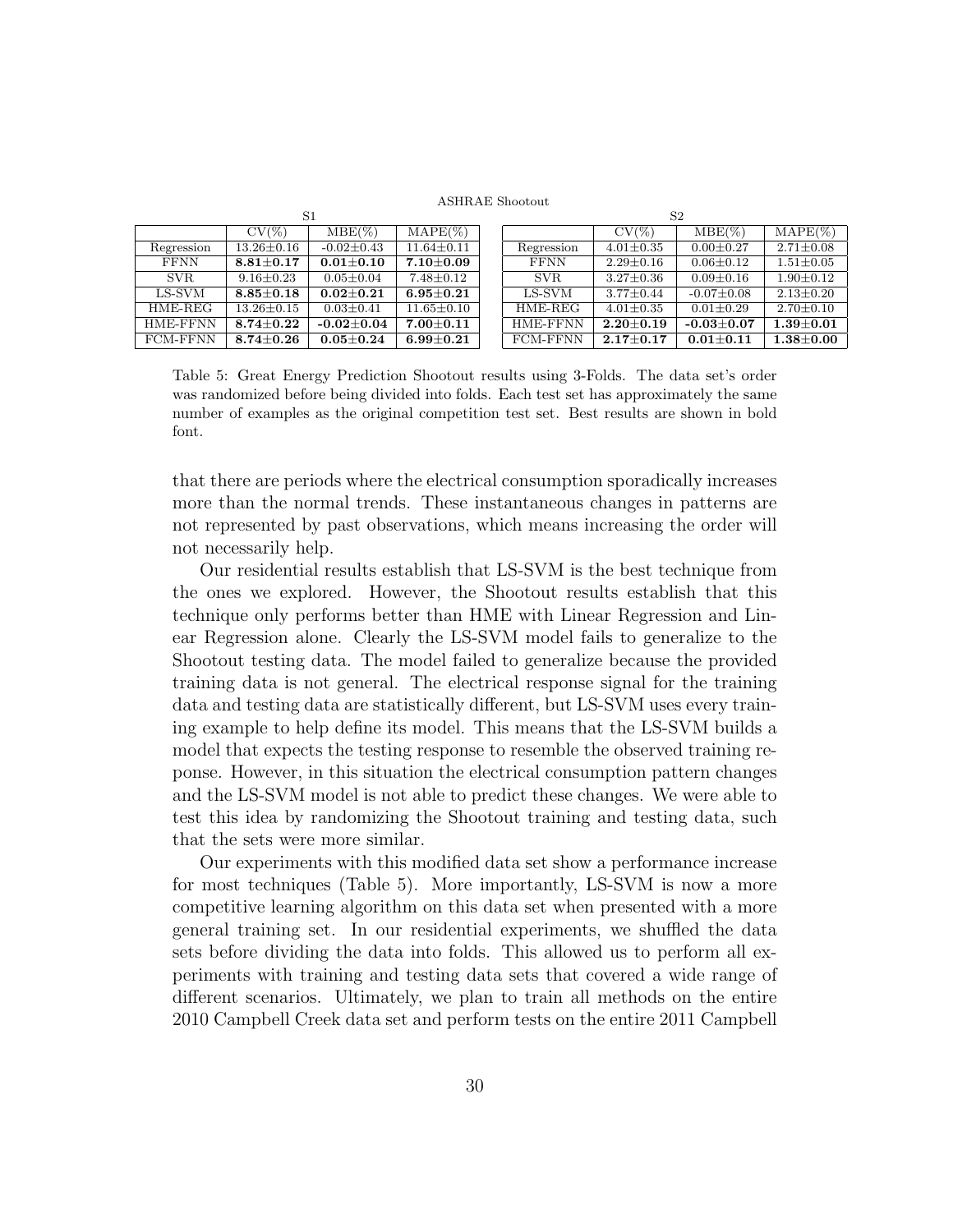Creek data set once the year is complete.

#### 8. Conclusion and Future Work

Given sensor data collected from three residential homes, we aimed to determine which machine learning technique performed best at predicting whole building energy consumption for the next hour. Our results show that LS-SVM is the best technique for predicting each home's future electrical consumption. In addition, our results show that the previously accepted method, FFNNs, performs worse than the newer techniques explored in this work: HME-FFNN, LS-SVM, and FCM-FFNN. Lastly, our results show that SVR and LS-SVM perform almost equally with respect to CV and MAPE. However, experiments with SVR present poor MBE results, which makes LS-SVM the preferred technique.

In addition, we validated our methods by producing comparable results on the Great Energy Prediction Shootout data set. These validation results are consistent with the existing literature in concluding that FFNN performs best on the original competition data set, and that other types of Neural Networks might perform even better. In addition, our results show that the LS-SVM is the worst performing technique for the Shootout data set, and that shuffling the data improves its performance.

In future work, we will explore which sensors are most important for predicting residential electrical consumption. This is a pivotal problem that must be solved, because it is not practical to install and support 140 sensors for new homes. Extending the work by Bozdogan and Haughton (1998) will allow us to produce approximate solutions to this problem. Approximate solutions are required, because the total number of possible sensor combinations is combinatoric. This means that for a large enough number of sensors, it is not possible to explore all possible sensor combinations. Even approximate solutions will help mitigate cost and overhead, making sensor-based energy modeling more viable.

#### 9. Acknowledgements

This work was funded by field work proposal CEBT105 under the Department of Energy Building Technology Activity Number BT0305000. The Campbell Creek research project was funded by the Tennessee Valley Authority (TVA). The authors would like to thank David Dinse (TVA CC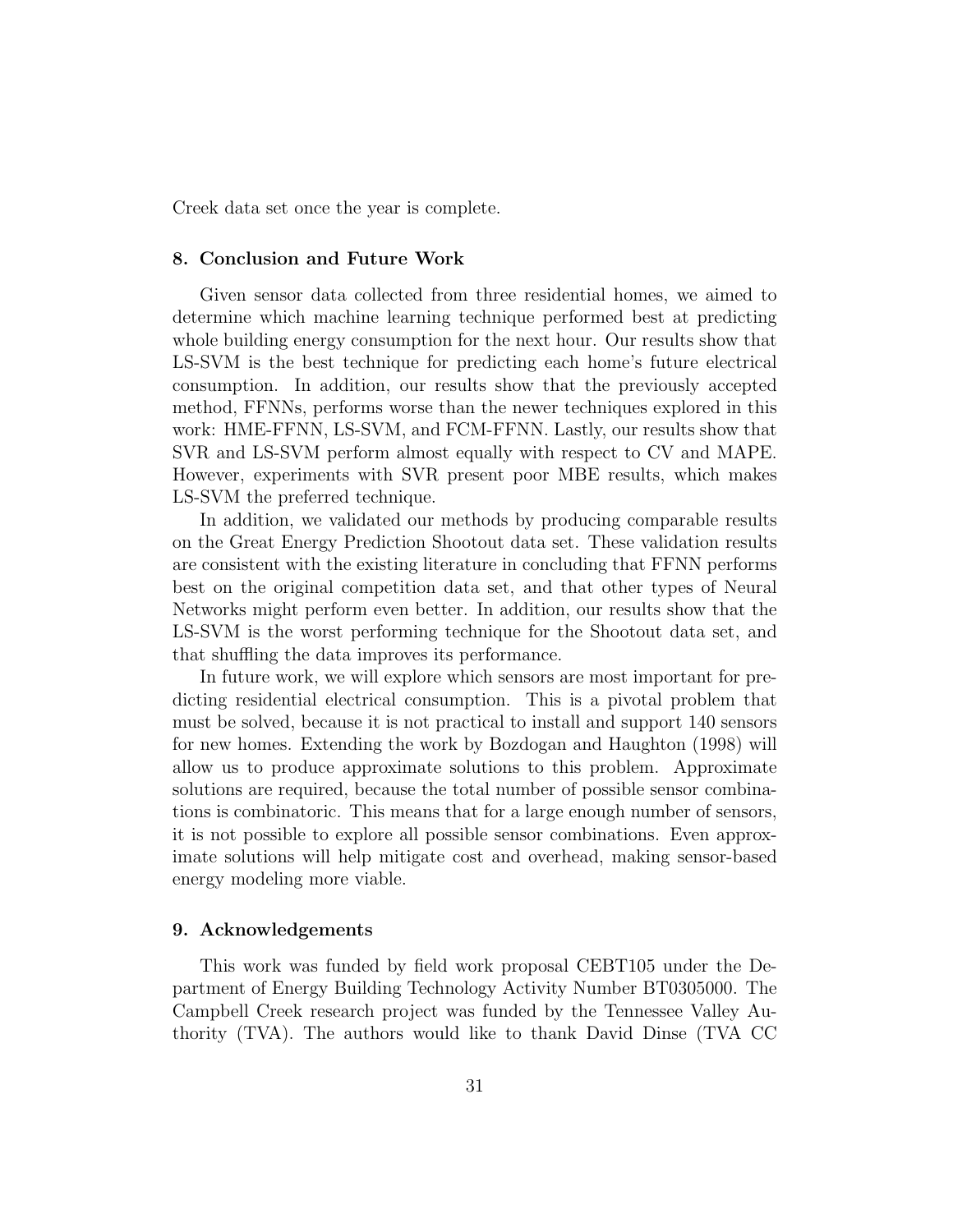project manager), Jeff Christian (ORNL CC project manager), Tony Gehl (ORNL data acquisition system and entropy warrior), and Philip Boudreaux (occupancy simulation expert) for providing the data that made this study possible.

Oak Ridge National Laboratory is managed by UT-Battelle, LLC, for the U.S. Dept. of Energy under contract DE-AC05-00OR22725. This manuscript has been authored by UT-Battelle, LLC, under Contract Number DE-AC05- 00OR22725 with the U.S. Department of Energy. The United States Government retains and the publisher, by accepting the article for publication, acknowledges that the United States Government retains a non-exclusive, paid-up, irrevocable, world-wide license to publish or reproduce the published form of this manuscript, or allow others to do so, for United States Government purposes.

# References

- American Society of Heating, Refrigerating and Air-Conditioning Engineers, Inc., 2009. 2009 ASHRAE Handbook - Fundamentals. D&R International, Ltd.
- Bozdogan, H., Haughton, D., 1998. Informational complexity criteria for regression models. Computational Statistics & Data Analysis 28 (1), 51–76.
- Chang, C.-C., Lin, C.-J., 2011. LIBSVM: A library for support vector machines. ACM Transactions on Intelligent Systems and Technology 2, 27:1–27:27, software available at http://www.csie.ntu.edu.tw/ cjlin/libsvm.
- Christian, J., Gehl, A., Boudreaux, P., New, J., Dockery, R., 2010. Tennessee Valley Authoritys Campbell Creek Energy Efficient Homes Project: 2010 First Year Performance Report July 1, 2009August 31, 2010, 1–126. URL http://info.ornl.gov/sites/publications/files/Pub26374.pdf
- Crawley, D., Hand, J., Kummert, M., Griffith, B., Apr. 2008. Contrasting the capabilities of building energy performance simulation programs. Building and Environment 43 (4), 661–673.

URL http://dx.doi.org/10.1016/j.buildenv.2006.10.027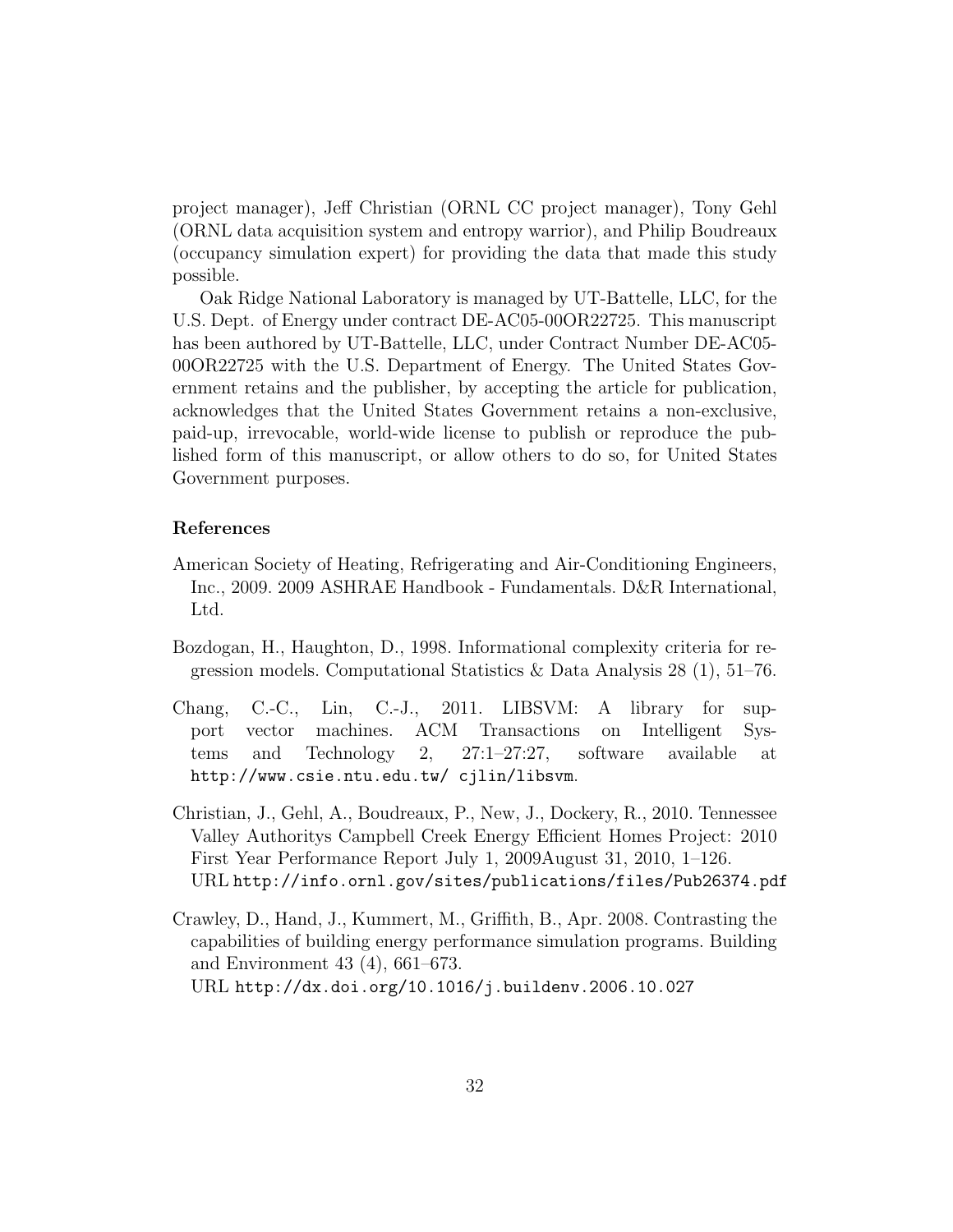- Dempster, A., Laird, N., Rubin, D., 1977. Maximum likelihood from incomplete data via the EM algorithm. Journal of the Royal Statistical Society. Series B (Methodological) 39 (1), 1–38.
- Dodier, R., Henze, G., 2004. Statistical analysis of neural networks as applied to building energy prediction. Journal of solar energy engineering 126, 592.
- Dong, B., Cao, C., Lee, S., 2005. Applying support vector machines to predict building energy consumption in tropical region. Energy and Buildings 37 (5), 545–553.
- Feuston, B., Thurtell, J., 1994. Generalized nonlinear regression with ensemble of neural nets: the great energy predictor shootout. ASHRAE Transactions. (5-1080).
- Gonzalez, P., Zamarreno, J., 2005. Prediction of hourly energy consumption in buildings based on a feedback artificial neural network. Energy and buildings 37 (6), 595–601.
- Hendron, R., Engebrecht, C., (US), N. R. E. L., 2010. Building America House Simulation Protocols. National Renewable Energy Laboratory.
- Hoegaerts, L., Suykens, J., Vandewalle, J., De Moor, B., 2004. A comparison of pruning algorithms for sparse least squares support vector machines. In: Neural Information Processing. Springer, pp. 1247–1253.
- Ibargüengoytia, P. H., Sucar, L. E., Vadera, S., Nov. 2001. Real Time Intelligent Sensor Validation. IEEE Transactions on Power Systems 16 (4), 770–775.
- Iijima, M., Takeuchi, R., Takagi, K., Matsumoto, T., 1994. Piecewise-linear regression on the ashrae time-series data. ASHRAE Transactions 100 (2), 1088–1095.
- Jordan, M., Jacobs, R., 1992. Hierarchies of Adaptive Experts. Advances in Neural Information Processing Systems 4, 985–993.
- Jordan, M., Jacobs, R., 1994. Hierarchical Mixtures of Experts and the EM Algorithm. Neural computation 6 (2), 181–214.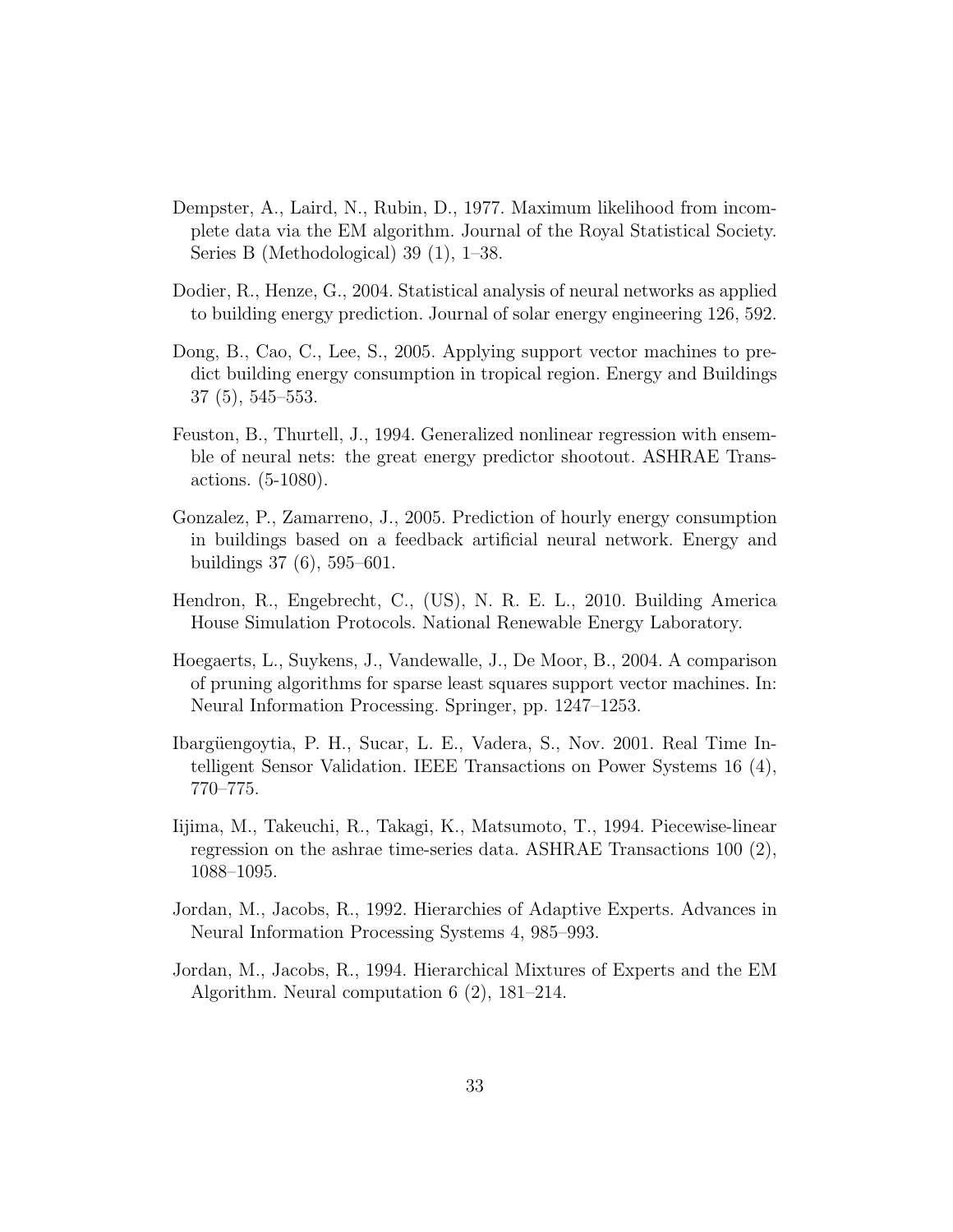- Karatasou, S., Santamouris, M., Geros, V., 2006. Modeling and predicting building's energy use with artificial neural networks: Methods and results. Energy and buildings 38 (8), 949–958.
- Kissock, J., Haberl, J., Claridge, D., 2003. Inverse modeling toolkit (1050rp): Numerical algorithms. ASHRAE transactions 109 (Part 2), 425–434.
- Kolter, J., Ferreira Jr, J., 2011. A large-scale study on predicting and contextualizing building energy usage. In: Twenty-Fifth AAAI Conference on Artificial Intelligence.
- Kreider, J., Haberl, J., 1994. Predicting hourly building energy use: the great energy predictor shootout- overview and discussion of results. ASHRAE Transactions 100 (2), 1104–1118.
- Li, K., Su, H., Chu, J., 2011. Forecasting building energy consumption using neural networks and hybrid neuro-fuzzy system: a comparative study. Energy and Buildings.
- Lima, C., Coelho, A., Von Zuben, F., 2009. Pattern classification with mixtures of weighted least-squares support vector machine experts. Neural computing  $\&$  applications 18 (7), 843–860.
- MacKay, D., et al., 1994. Bayesian nonlinear modeling for the prediction competition. Ashrae Transactions 100 (2), 1053–1062.
- Martin, D., Fowlkes, C., Malik, J., 2004. Learning to detect natural image boundaries using local brightness, color, and texture cues. Pattern Analysis and Machine Intelligence, IEEE Transactions on 26 (5), 530–549.
- Russell, S., Norvig, P., 2010. Artificial Intelligence: A Modern Approach. Prentice Hall series in artificial intelligence. Prentice Hall. URL http://books.google.com/books?id=8jZBksh-bUMC
- Schaller, R., Jun. 1997. Moore's law: past, present and future. IEEE Spectrum 34 (6), 52–59. URL http://dx.doi.org/10.1109/6.591665
- Smola, A.J. and Schólkopf, B., 2004. A tutorial on support vector regression. Statistics and computing 14 (3), 199–222.